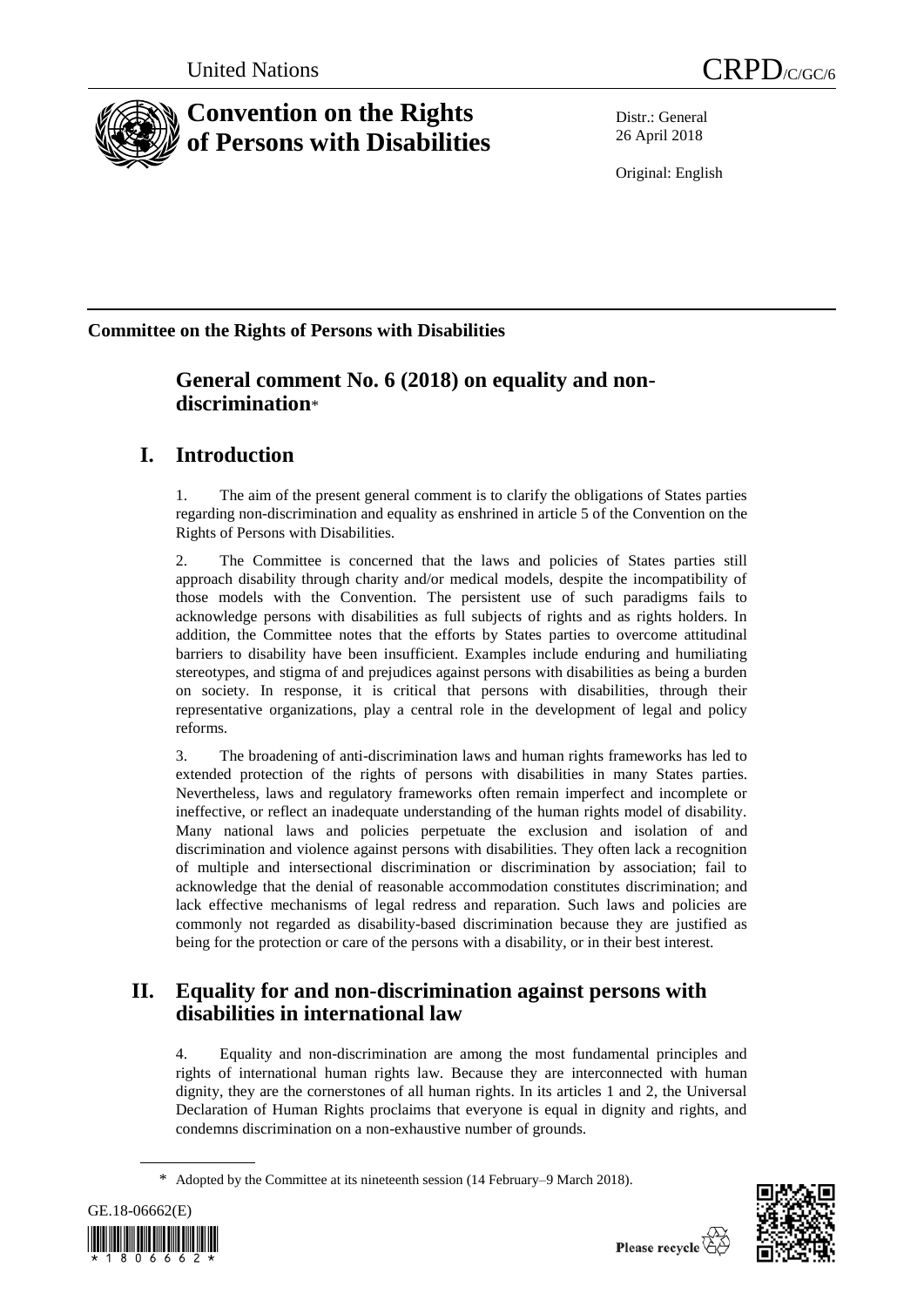5. Equality and non-discrimination are at the core of all human rights treaties. The International Covenant on Civil and Political Rights and the International Covenant on Economic, Social and Cultural Rights prohibit discrimination on an open list of grounds, from which article 5 of the Convention originated. All of the thematic United Nations human rights conventions<sup>1</sup> aim to establish equality and eliminate discrimination, and contain provisions on equality and non-discrimination. The Convention on the Rights of Persons with Disabilities has taken into account the experiences offered by the other conventions, and its equality and non-discrimination principles represent the evolution of the United Nations tradition and approach.

6. The term "dignity" appears in the Convention more often than in any other United Nations human rights convention. It is included in the preamble, in which States parties recall the Charter of the United Nations and the principles proclaimed therein, which recognize the inherent dignity and worth and the equal and inalienable rights of all members of the human family as the foundation of freedom, justice and peace in the world.

7. Equality and non-discrimination are at the heart of the Convention and evoked consistently throughout its substantive articles with the repeated use of the wording "on an equal basis with others", which links all substantive rights of the Convention to the nondiscrimination principle. Dignity, integrity and equality of the person have been denied to those with actual or perceived impairments. Discrimination has occurred and continues to occur, including in brutal forms such as non-consensual and/or forced systematic sterilizations and medical or hormone-based interventions (e.g. lobotomy or the Ashley treatment), forced drugging and forced electroshocks, confinement, systematic murder labelled "euthanasia", forced and coerced abortion, denied access to health care, and mutilation and trafficking in body parts, particularly of persons with albinism.

### **III. The human rights model of disability and inclusive equality**

8. Individual or medical models of disability prevent the application of the equality principle to persons with disabilities. Under the medical model of disability, persons with disabilities are not recognized as rights holders but are instead "reduced" to their impairments. Under these models, discriminatory or differential treatment against and the exclusion of persons with disabilities is seen as the norm and is legitimized by a medically driven incapacity approach to disability. Individual or medical models were used to determine the earliest international laws and policies relating to disability, even after the first attempts to apply the concept of equality to the context of disability. The Declaration on the Rights of Mentally Retarded Persons (1971) and the Declaration on the Rights of Disabled Persons (1975) were the first human rights instruments that contained equality and non-discrimination provisions for persons with disabilities. While these early soft-law human rights instruments paved the way for an equality approach to disability, they were still based on the medical model of disability, as impairment was seen as a legitimate ground for restricting or denying rights. They also include language that is now considered inappropriate or obsolete. A further step was taken in 1993 with the adoption of the Standard Rules on the Equalization of Opportunities for Persons with Disabilities, which proclaimed "equality of opportunities" a fundamental concept of disability policy and law.

9. The human rights model of disability recognizes that disability is a social construct and impairments must not be taken as a legitimate ground for the denial or restriction of human rights. It acknowledges that disability is one of several layers of identity. Hence, disability laws and policies must take the diversity of persons with disabilities into account. It also recognizes that human rights are interdependent, interrelated and indivisible.

 $1$  The International Convention on the Elimination of All Forms of Racial Discrimination; the Convention on the Elimination of All Forms of Discrimination against Women; the Convention against Torture and Other Cruel, Inhuman or Degrading Treatment or Punishment; the Convention on the Rights of the Child; the International Convention on the Protection of the Rights of All Migrant Workers and Members of Their Families; and the International Convention for the Protection of All Persons from Enforced Disappearance.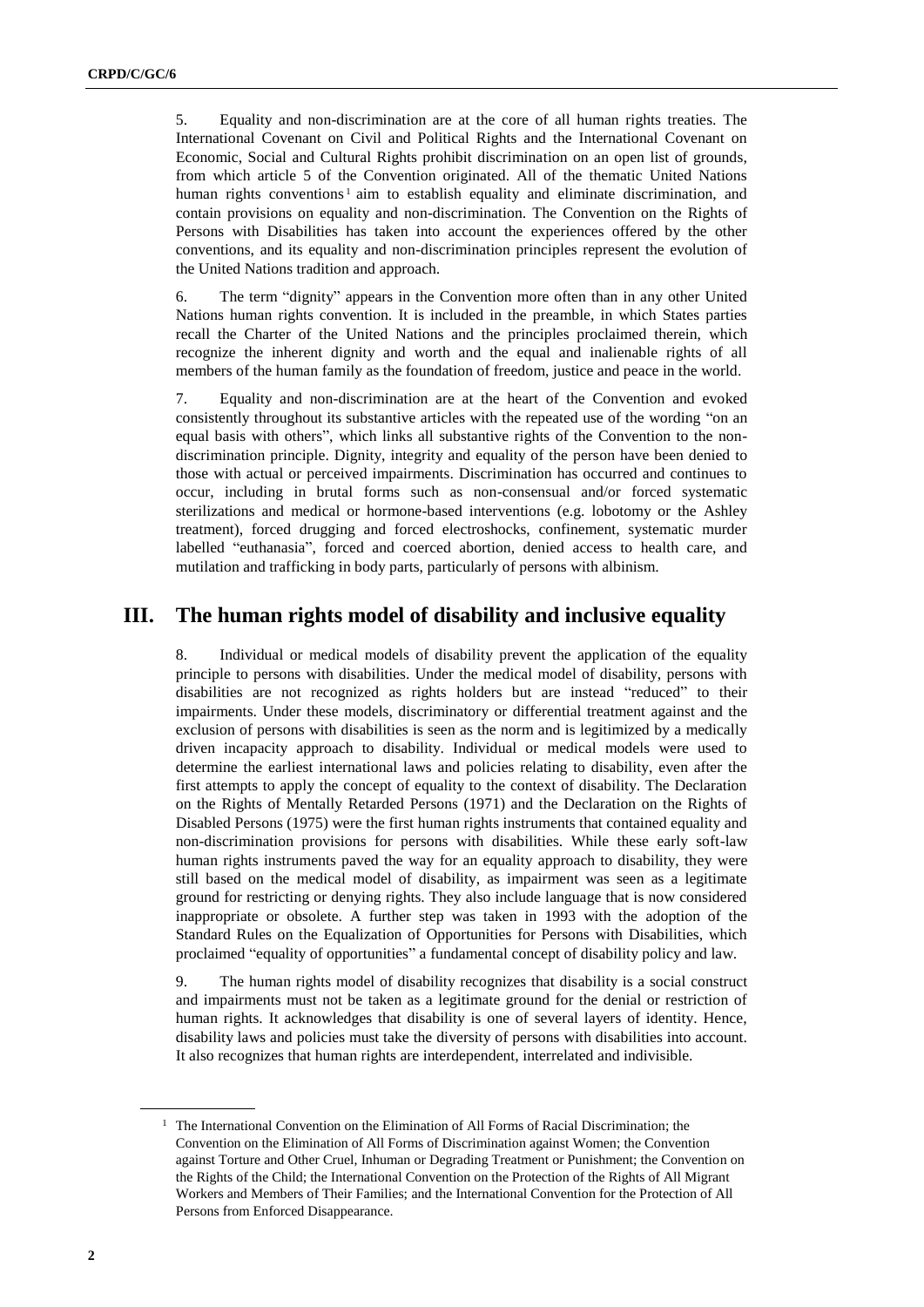10. Equalization of opportunities, as a general principle of the Convention under article 3, marks a significant development from a formal model of equality to a substantive model of equality. Formal equality seeks to combat direct discrimination by treating persons in a similar situation similarly. It may help to combat negative stereotyping and prejudices, but it cannot offer solutions for the "dilemma of difference", as it does not consider and embrace differences among human beings. Substantive equality, by contrast, also seeks to address structural and indirect discrimination and takes into account power relations. It acknowledges that the "dilemma of difference" entails both ignoring and acknowledging differences among human beings in order to achieve equality.

11. Inclusive equality is a new model of equality developed throughout the Convention. It embraces a substantive model of equality and extends and elaborates on the content of equality in: (a) a fair redistributive dimension to address socioeconomic disadvantages; (b) a recognition dimension to combat stigma, stereotyping, prejudice and violence and to recognize the dignity of human beings and their intersectionality; (c) a participative dimension to reaffirm the social nature of people as members of social groups and the full recognition of humanity through inclusion in society; and (d) an accommodating dimension to make space for difference as a matter of human dignity. The Convention is based on inclusive equality.

#### **IV. Legal character of non-discrimination and equality**

12. Equality and non-discrimination are principles and rights. The Convention refers to them in article 3 as principles and in article 5 as rights. They are also an interpretative tool for all the other principles and rights enshrined in the Convention. The principles/rights of equality and non-discrimination are a cornerstone of the international protection guaranteed by the Convention. Promoting equality and tackling discrimination are cross-cutting obligations of immediate realization. They are not subject to progressive realization.

13. Article 5 of the Convention, like article 26 of the International Covenant on Civil and Political Rights, provides in itself an autonomous right independent from other provisions. It prohibits de jure or de facto discrimination in any field regulated and protected by public authority. Read together with article 4 (1) (e), it is also evident that it extends to the private sector.

### **V. Normative content**

#### **A. Article 5 (1) on being equal before and under the law**

14. Several international human rights treaties include the term "equal before the law", which describes the entitlement of persons to equal treatment by and in the application of the law, as a field. In order that this right may be fully realized, the judiciary and law enforcement officers must not, in the administration of justice, discriminate against persons with disabilities. "Equality under the law" is unique to the Convention. It refers to the possibility to engage in legal relationships. While equality before the law refers to the right to be protected by the law, equality under the law refers to the right to use the law for personal benefit. Persons with disabilities have the right to be effectively protected and to positively engage. The law itself shall guarantee the substantive equality of all those within a given jurisdiction. Thus, the recognition that all persons with disabilities are equal under the law means that there should be no laws that allow for specific denial, restriction or limitation of the rights of persons with disabilities, and that disability should be mainstreamed in all legislation and policies.

15. This interpretation of the terms "being equal before the law" and "being equal under the law" is in line with articles  $4 \left( 1 \right)$  (b) and (c) of the Convention, according to which States parties must ensure that public authorities and institutions act in conformity with the Convention; that existing laws, regulations, customs and practices that constitute discrimination against persons with disabilities are modified or abolished; and that the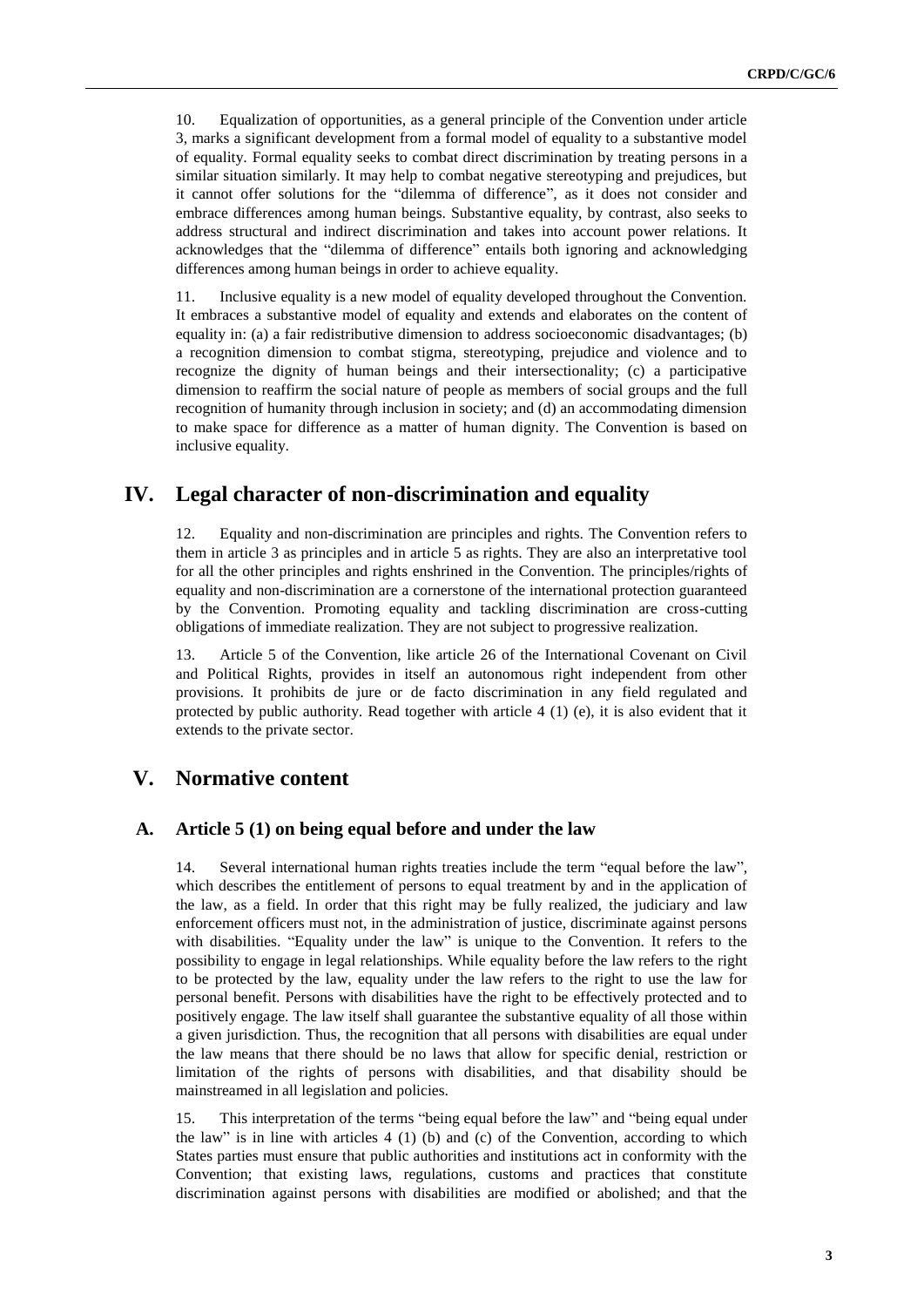protection and promotion of the rights of persons with disabilities is taken into account in all policies and programmes.

#### **B. Article 5 (1) on equal protection and equal benefit of the law**

16. "Equal protection of the law" and "equal benefit of the law" include related but distinct concepts of equality and non-discrimination. The phrase "equal protection of the law" is well known in international human rights treaty law and is used to demand that national legislatures refrain from maintaining or establishing discrimination against persons with disabilities when enacting laws and policies. Reading article 5 in conjunction with articles 1, 3 and 4 of the Convention, it is clear that, in order to facilitate the enjoyment by persons with disabilities on an equal basis of the rights guaranteed under legislation, States parties must take positive actions. Accessibility, reasonable accommodation and individual supports are often required. To ensure equal opportunity for all persons with disabilities, the term "equal benefit of the law" is used, meaning that States parties must eliminate barriers to gaining access to all of the protections of the law and the benefits of equal access to the law and justice to assert rights.

#### **C. Article 5 (2) on the prohibition of discrimination and equal and effective legal protection**

17. Article 5 (2) contains the legal requirements for achieving equality rights for persons with disabilities and persons associated with them. The obligations to prohibit all discrimination on the basis of disability includes persons with disabilities and their associates, e.g. parents of children with disabilities. The obligation to guarantee to persons with disabilities equal and effective legal protection against discrimination on all grounds is far-reaching and imposes positive duties of protection on States parties. Disability-based discrimination is defined in article 2 as "any distinction, exclusion or restriction on the basis of disability which has the purpose or effect of impairing or nullifying the recognition, enjoyment or exercise, on an equal basis with others, of all human rights and fundamental freedoms in the political, economic, social, cultural, civil or any other field. It includes all forms of discrimination, including denial of reasonable accommodation." That definition is based on legal definitions of discrimination in international human rights treaties, such as article 1 of the International Convention on the Elimination of All Forms of Racial Discrimination and article 1 of the Convention on the Elimination of All Forms of Discrimination against Women. It goes beyond those definitions in two aspects: first, it includes "denial of reasonable accommodation" as a form of disability-based discrimination; second, the phrase "on an equal basis with others" is a new component. In its articles 1 and 3, the Convention on the Elimination of All Forms of Discrimination against Women contains a similar but more limited phrase: "on a basis of equality of men and women". The phrase "on an equal basis with others" is not only limited to the definition of disabilitybased discrimination but also permeates the whole Convention on the Rights of Persons with Disabilities. On the one hand, it means that persons with disabilities will not be granted more or fewer rights or benefits than the general population. On the other hand, it requires that States parties take concrete specific measures to achieve de facto equality for persons with disabilities to ensure that they can in fact enjoy all human rights and fundamental freedoms.

18. The duty to prohibit "all discrimination" includes all forms of discrimination. International human rights practice identifies four main forms of discrimination, which can occur individually or simultaneously:

(a) "Direct discrimination" occurs when, in a similar situation, persons with disabilities are treated less favourably than other persons because of a different personal status in a similar situation for a reason related to a prohibited ground. Direct discrimination includes detrimental acts or omissions based on prohibited grounds where there is no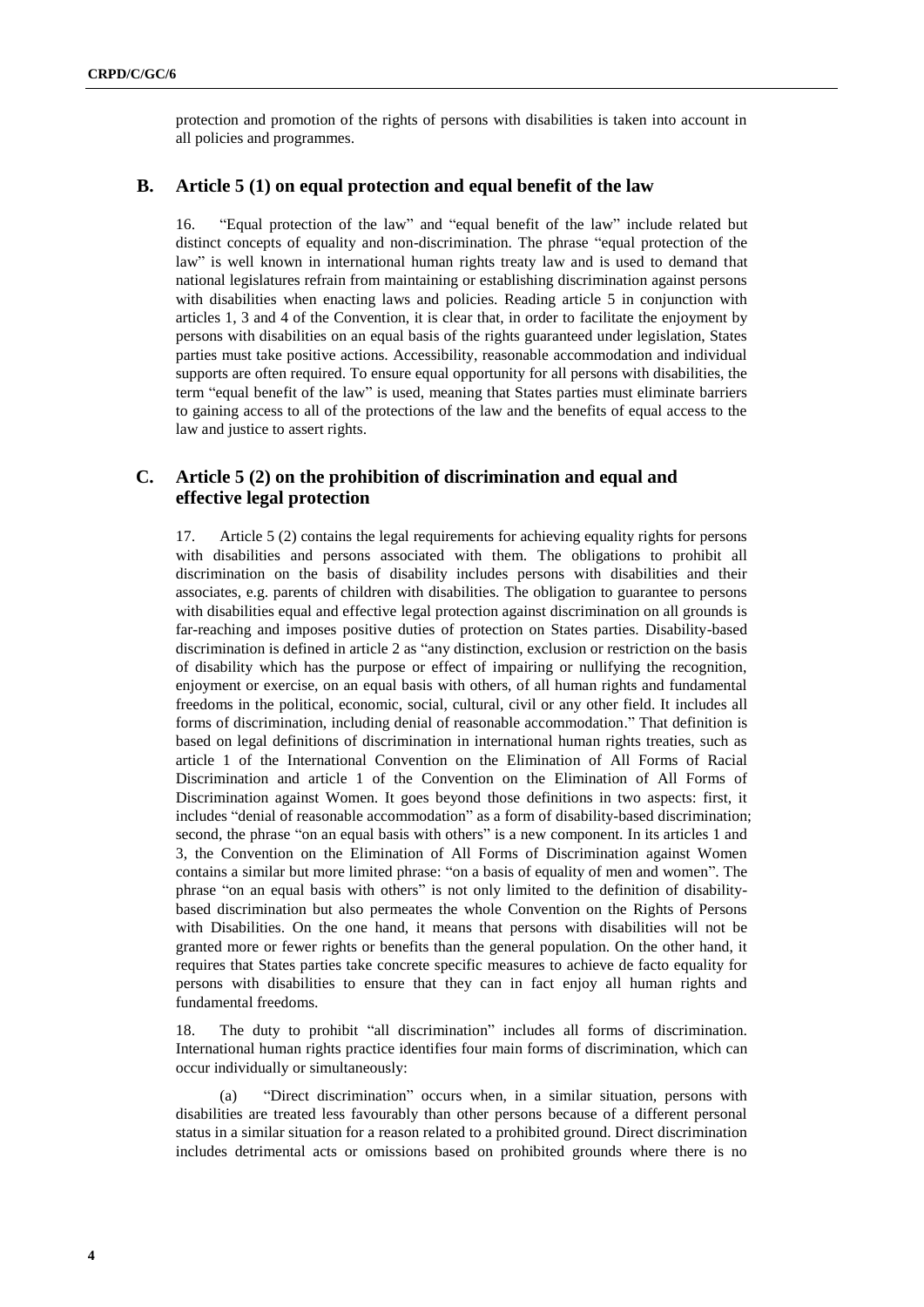comparable similar situation.<sup>2</sup> The motive or intention of the discriminating party is not relevant to a determination of whether discrimination has occurred. For example, a State school that refuses to admit a child with disabilities in order not to change the scholastic programmes does so just because of his or her disability and is an example of direct discrimination;

(b) "Indirect discrimination" <sup>3</sup> means that laws, policies or practices appear neutral at face value but have a disproportionate negative impact on a person with a disability. It occurs when an opportunity that appears accessible in reality excludes certain persons owing to the fact that their status does not allow them to benefit from the opportunity itself. For example, if a school does not provide books in Easy-Read format, it would indirectly discriminate against persons with intellectual disabilities, who, although technically allowed to attend the school, would in fact need to attend another. Similarly, if a candidate with restricted mobility had a job interview on a second floor office in a building without an elevator, although allowed to sit the interview, the situation puts him/her in an unequal position;

(c) "Denial of reasonable accommodation", according to article 2 of the Convention, constitutes discrimination if the necessary and appropriate modification and adjustments (that do not impose a "disproportionate or undue burden") are denied and are needed to ensure the equal enjoyment or exercise of a human right or fundamental freedom. Not accepting an accompanying person or refusing to otherwise accommodate a person with a disability are examples of denial of reasonable accommodation;

(d) "Harassment" is a form of discrimination when unwanted conduct related to disability or other prohibited grounds takes place with the purpose or effect of violating the dignity of a person and of creating an intimidating, hostile, degrading, humiliating or offensive environment. It can happen through actions or words that have the effect of perpetuating the difference and oppression of persons with disabilities. Particular attention should be paid to persons with disabilities living in segregated places, such as residential institutions, special schools or psychiatric hospitals, where this type of discrimination is more likely to occur and is by nature invisible, and so not likely to be punished. "Bullying" and its online form, cyberbullying and cyberhate, also constitute particularly violent and harmful forms of hate crimes. Other examples include (disability-based) violence in all its appearances, such as rape, abuse and exploitation, hate-crime and beatings.

19. Discrimination can be based on a single characteristic, such as disability or gender, or on multiple and/or intersecting characteristics. "Intersectional discrimination" occurs when a person with a disability or associated to disability suffers discrimination of any form on the basis of disability, combined with, colour, sex, language, religion, ethnic, gender or other status. Intersectional discrimination can appear as direct or indirect discrimination, denial of reasonable accommodation or harassment. For example, while the denial of access to general health-related information due to inaccessible format affects all persons on the basis of disability, the denial to a blind woman of access to family planning services restricts her rights based on the intersection of her gender and disability. In many cases, it is difficult to separate these grounds. States parties must address multiple and intersectional discrimination against persons with disabilities. "Multiple discrimination" according to the Committee is a situation where a person can experience discrimination on two or several grounds, in the sense that discrimination is compounded or aggravated. Intersectional discrimination refers to a situation where several grounds operate and interact with each other at the same time in such a way that they are inseparable and thereby expose relevant individuals to unique types of disadvantage and discrimination.<sup>4</sup>

20. Discrimination "on the basis of disability" can be against persons who have a disability at present, who have had a disability in the past, who have a disposition to a disability that lies in the future, who are presumed to have a disability, as well as those who

<sup>2</sup> See Committee on Economic, Social and Cultural Rights general comment No. 20 (2009) on nondiscrimination in economic, social and cultural rights, para. 10.

<sup>3</sup> Ibid.

<sup>4</sup> See Committee on the Rights of Persons with Disabilities general comment No. 3 (2016) on women and girls with disabilities, paras. 4 (c) and 16.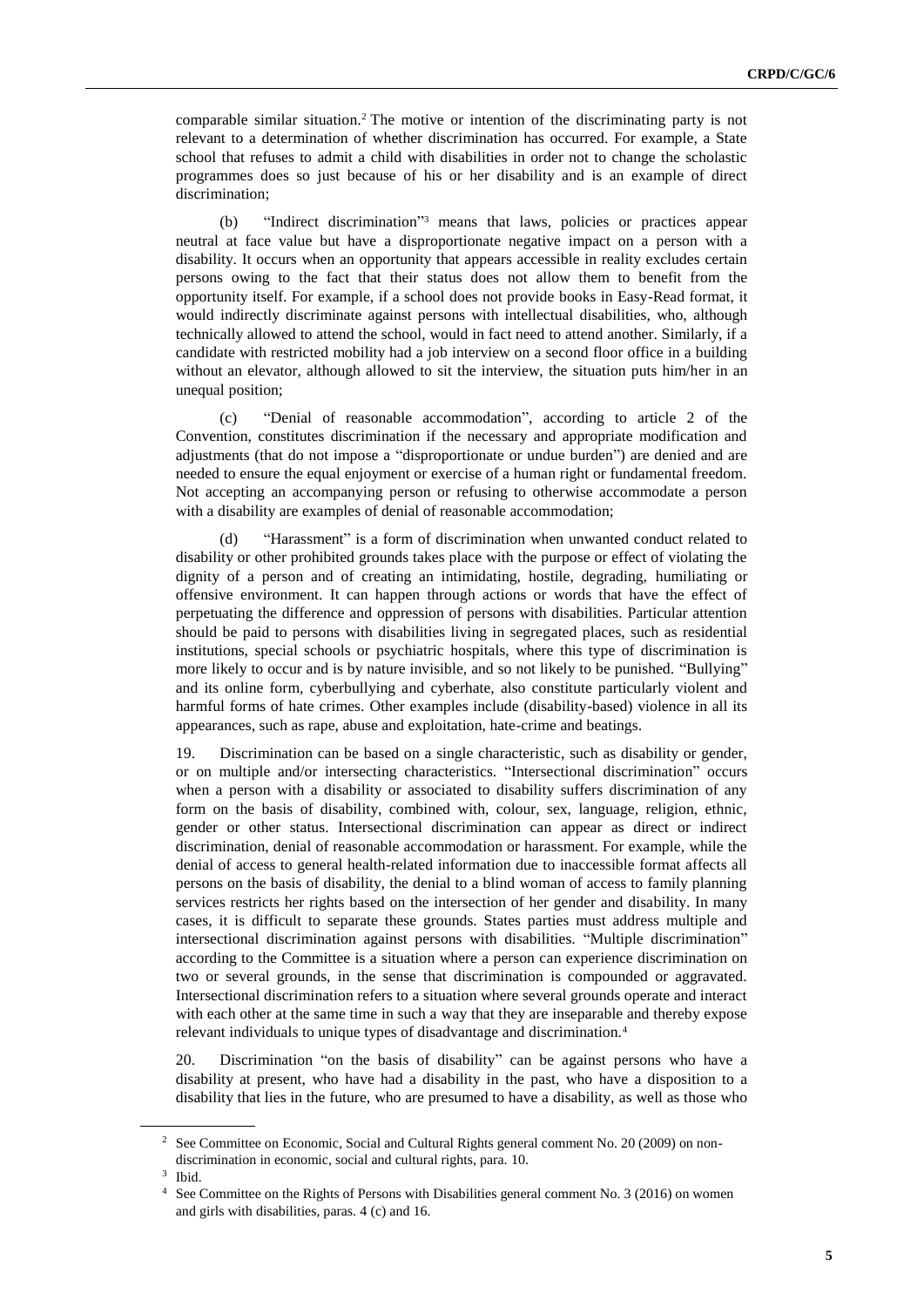are associated with a person with a disability. The latter is known as "discrimination by association". The reason for the wide scope of article 5 is to eradicate and combat all discriminatory situations and/or discriminatory conducts that are linked to disability.

21. Protection against "discrimination on all grounds" means that all possible grounds of discrimination and their intersections must be taken into account. Possible grounds include but are not limited to: disability; health status; genetic or other predisposition towards illness; race; colour; descent; sex; pregnancy and maternity/paternity; civil; family or career status; gender expression; sex; language; religion; political or other opinion; national, ethnic, indigenous or social origin; migrant, refugee or asylum status; belonging to a national minority; economic or property status; birth; and age, or a combination of any of those grounds or characteristics associated with any of those grounds.

22. "Equal and effective legal protection against discrimination" means that States parties have positive obligations to protect persons with disabilities from discrimination, with an obligation to enact specific and comprehensive anti-discrimination legislation. The explicit legal prohibition of disability-based and other discrimination against persons with disabilities in legislation should be accompanied by the provision of appropriate and effective legal remedies and sanctions in relation to intersectional discrimination in civil, administrative and criminal proceedings. Where the discrimination is of a systemic nature, the mere granting of compensation to an individual may not have any real effect in terms of changing the approach. In those cases, States parties should also implement "forwardlooking, non-pecuniary remedies" in their legislation, meaning that further effective protection against discrimination carried out by private parties and organizations is provided by the State party.

#### **D. Article 5 (3) on reasonable accommodation**

23. Reasonable accommodation is an intrinsic part of the immediately applicable duty of non-discrimination in the context of disability.<sup>5</sup> Examples of reasonable accommodations include making existing facilities and information accessible to the individual with a disability; modifying equipment; reorganizing activities; rescheduling work; adjusting curricula learning materials and teaching strategies; adjusting medical procedures; or enabling access to support personnel without disproportionate or undue burden.

24. Reasonable accommodation duties are different from accessibility duties. Both aim to guarantee accessibility, but the duty to provide accessibility through universal design or assistive technologies is an ex ante duty, whereas the duty to provide reasonable accommodation is an *ex nunc* duty:

(a) As an ex ante duty, accessibility must be built into systems and processes without regard to the need of a particular person with a disability, for example, to have access to a building, a service or a product, on an equal basis with others. States parties must set accessibility standards that are developed and adopted in consultation with organizations of persons with disabilities, consistent with article 4 (3) of the Convention. The duty of accessibility is a proactive, systemic duty;

(b) As an *ex nunc* duty, reasonable accommodation must be provided from the moment that a person with a disability requires access to non-accessible situations or environments, or wants to exercise his or her rights. Reasonable accommodation is often but not necessarily requested by the person who requires access, or by relevant representatives of a person or a group of people. Reasonable accommodation must be negotiated with the applicant(s). In certain circumstances, the reasonable accommodation provided becomes a collective or public good. In other cases, the reasonable accommodations provided only benefit the applicant(s). The duty to provide reasonable accommodation is an individualized reactive duty that is applicable from the moment a request for accommodation is received. Reasonable accommodation requires the duty bearer to enter into dialogue with the individual with a disability. It is important to note that

<sup>5</sup> See Committee on Economic, Social and Cultural Rights general comment No. 5 (1994) on persons with disabilities, para. 15.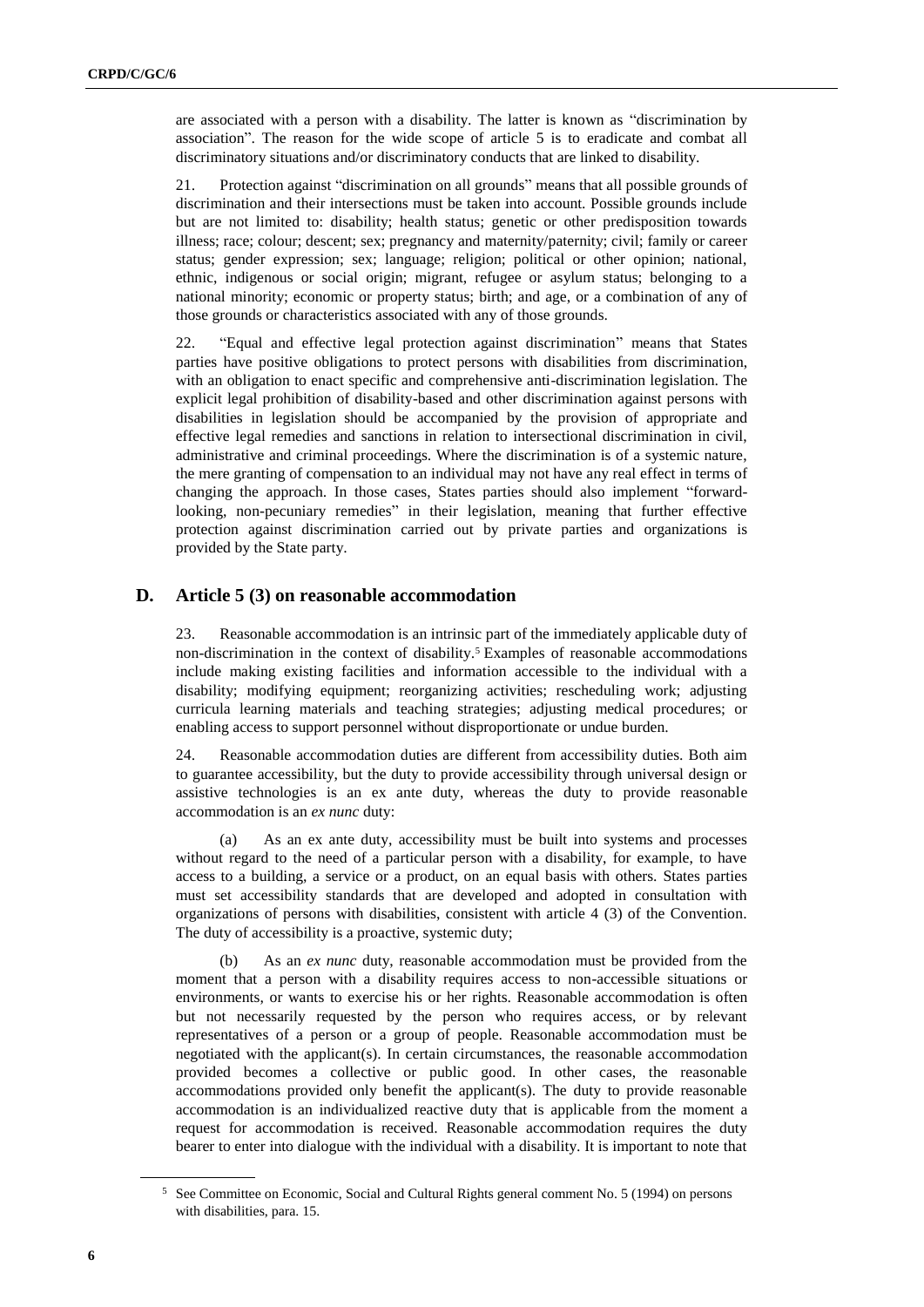the duty to provide reasonable accommodation is not limited to situations in which the person with a disability has asked for an accommodation or in which it could be proved that the alleged duty bearer was actually aware that the person in question had a disability. It should also apply in situations where a potential duty bearer should have realized that the person in question had a disability that might require accommodations to address barriers to exercising rights.

25. The duty to provide reasonable accommodation in accordance with articles 2 and 5 of the Convention can be broken down into two constituent parts. The first part imposes a positive legal obligation to provide a reasonable accommodation which is a modification or adjustment that is necessary and appropriate where it is required in a particular case to ensure that a person with a disability can enjoy or exercise her or his rights. The second part of this duty ensures that those required accommodations do not impose a disproportionate or undue burden on the duty bearer.

(a) "Reasonable accommodation" is a single term, and "reasonable" should not be misunderstood as an exception clause; the concept of "reasonableness" should not act as a distinct qualifier or modifier to the duty. It is not a means by which the costs of accommodation or the availability of resources can be assessed — this occurs at a later stage, when the "disproportionate or undue burden" assessment is undertaken. Rather, the reasonableness of an accommodation is a reference to its relevance, appropriateness and effectiveness for the person with a disability. An accommodation is reasonable, therefore, if it achieves the purpose (or purposes) for which it is being made, and is tailored to meet the requirements of the person with a disability;

(b) "Disproportionate or undue burden" should be understood as a single concept that sets the limit of the duty to provide reasonable accommodation. Both terms should be considered synonyms insofar as they refer to the same idea: that the request for reasonable accommodation needs to be bound by a possible excessive or unjustifiable burden on the accommodating party;

(c) "Reasonable accommodation" should also not be confused with "specific measures", including "affirmative action measures". While both concepts aim at achieving de facto equality, reasonable accommodation is a non-discrimination duty, whereas specific measures imply a preferential treatment of persons with disabilities over others to address historic and/or systematic/systemic exclusion from the benefits of exercising rights. Examples of specific measures include temporary measures for countering the low numbers of women with disabilities employed in the private sector and support programmes to increase the number of students with disabilities in tertiary education. Similarly, reasonable accommodation should not be confused with the provision of support, such as personal assistants, under the right to live independently and be included in the community, or support to exercise legal capacity;

(d) "Procedural accommodations" in the context of access to justice should not be confused with reasonable accommodation; while the latter is limited by the concept of disproportionality, procedural accommodations are not.

26. Key elements that guide the implementation of the duty to provide reasonable accommodation include:

(a) Identifying and removing barriers that have an impact on the enjoyment of human rights for persons with disabilities, in dialogue with the person with a disability concerned;

(b) Assessing whether an accommodation is feasible (legally or in practice) — an accommodation that is legally or materially impossible is unfeasible;

(c) Assessing whether the accommodation is relevant (i.e., necessary and appropriate) or effective in ensuring the realization of the right in question;

Assessing whether the modification imposes a disproportionate or undue burden on the duty bearer; the determination of whether a reasonable accommodation is disproportionate or unduly burdensome requires an assessment of the proportional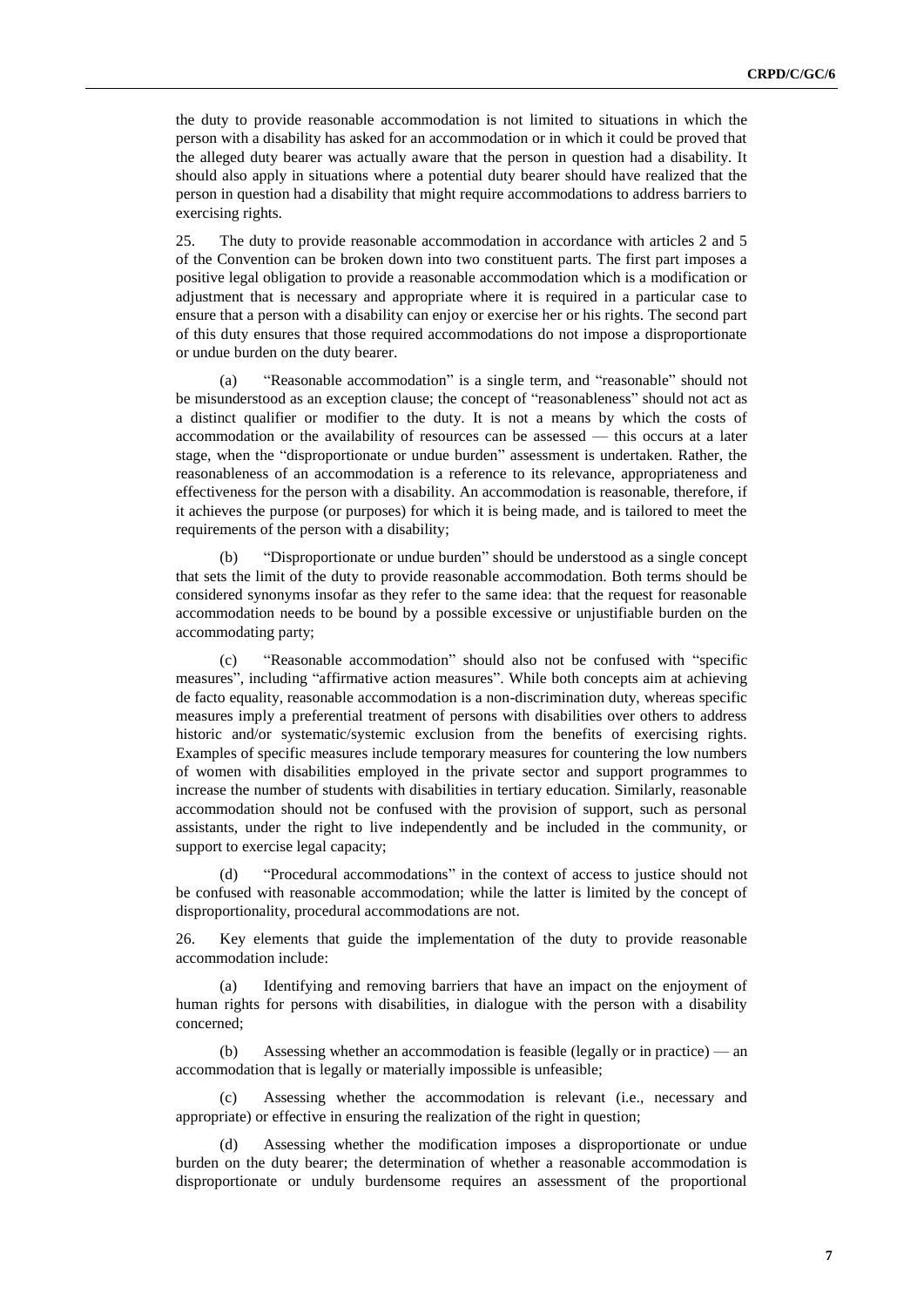relationship between the means employed and its aim, which is the enjoyment of the right concerned;

(e) Ensuring that the reasonable accommodation is suitable to achieve the essential objective of the promotion of equality and the elimination of discrimination against persons with disabilities. A case-by-case approach based on consultations with the relevant body charged with reasonable accommodation and the person concerned is therefore required. Potential factors to be considered include financial costs, resources available (including public subsidies), the size of the accommodating party (in its entirety), the effect of the modification on the institution or the enterprise, third-party benefits, negative impacts on other persons and reasonable health and safety requirements. Regarding the State party as a whole and the private sector entities, overall assets rather than just the resources of a unit or department within an organizational structure must be considered;

(f) Ensuring that the persons with a disability more broadly do not bear the costs;

(g) Ensuring that the burden of proof rests with the duty bearer who claims that his or her burden would be disproportionate or undue.

27. Any justification of the denial of reasonable accommodation must be based on objective criteria and analysed and communicated in a timely fashion to the person with a disability concerned. The justification test in reasonable accommodation is related to the length of the relationship between the duty bearer and the rights holder.

#### **E. Article 5 (4) on specific measures**

28. Specific measures not to be regarded as discrimination are positive or affirmative measures that aim to accelerate or achieve de facto equality of persons with disabilities. Such measures are mentioned in other international human rights treaties, such as article 4 of the Convention on the Elimination of All Forms of Discrimination against Women or article 1 (4) of the International Convention on the Elimination of All Forms of Racial Discrimination, and entail adopting or maintaining certain advantages in favour of an underrepresented or marginalized group. They are usually temporary in nature, although in some instances permanent specific measures are required, depending on context and circumstances, including by virtue of a particular impairment or the structural barriers of society. Examples of specific measures include outreach and support programmes, allocation and/or reallocation of resources, targeted recruitment, hiring and promotion, quota systems, advancement and empowerment measures, as well as respite care and technological aids.

29. Specific measures adopted by States parties under article 5 (4) of the Convention must be consistent with all its principles and provisions. In particular, they must not result in perpetuation of isolation, segregation, stereotyping, stigmatization or otherwise discrimination against persons with disabilities. Thus, States parties must consult closely with and actively involve representative organizations of persons with disabilities when they adopt specific measures.

### **VI. General obligations of States parties under the Convention relating to non-discrimination and equality**

30. States parties have an obligation to respect, protect and fulfil the right of all persons with disabilities to non-discrimination and equality. In that regard, States parties must refrain from any action that discriminates against persons with disabilities. In particular, States parties shall modify or abolish existing laws, regulations, customs and practices that constitute such discrimination. The Committee has often given examples in that regard including: guardianship laws and other rules infringing upon the right to legal capacity;<sup>6</sup>

<sup>&</sup>lt;sup>6</sup> See Committee on the Rights of Persons with Disabilities general comment No. 1 (2014) on equal recognition before the law.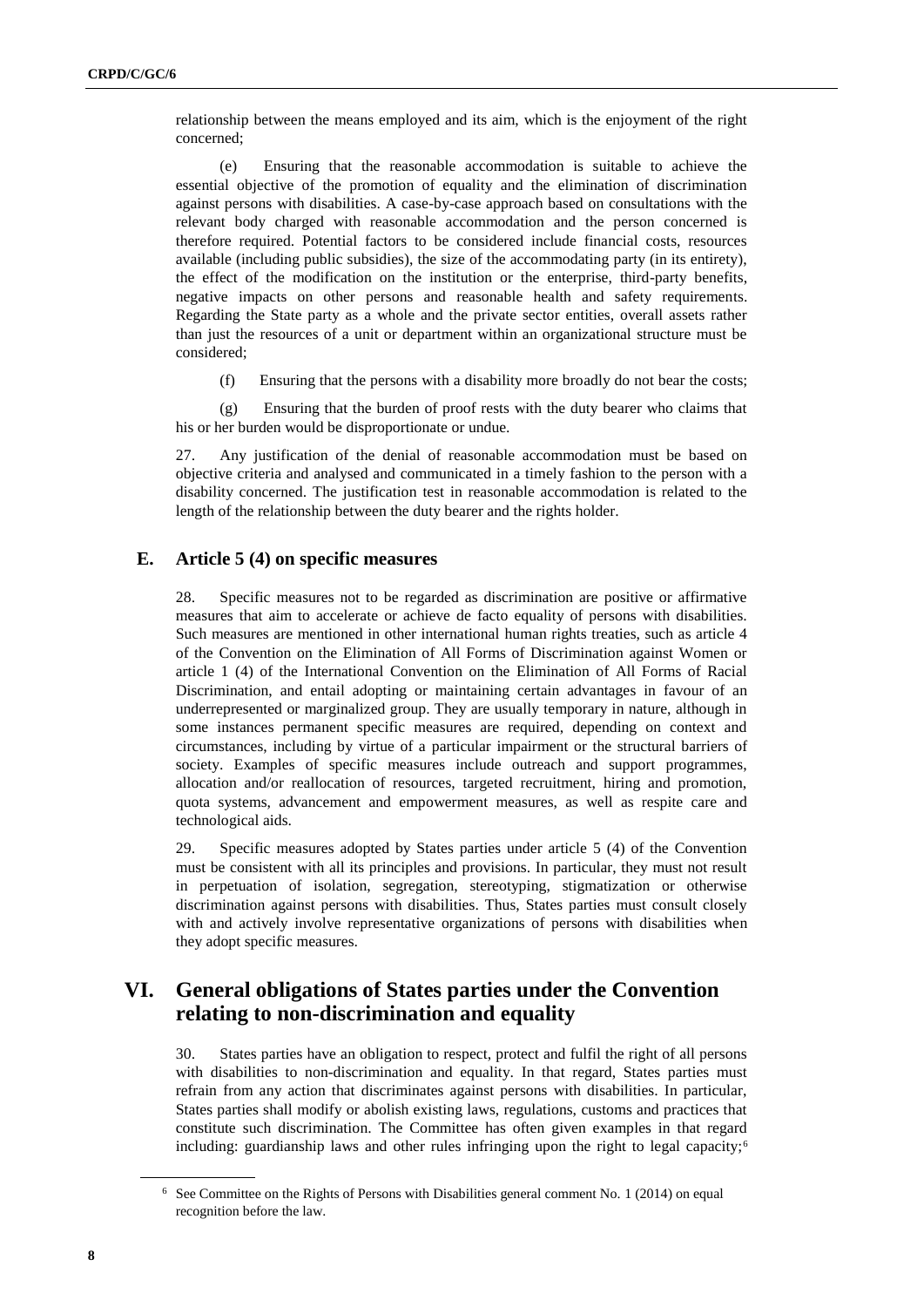mental health laws that legitimize forced institutionalization and forced treatment, which are discriminatory and must be abolished;<sup>7</sup> non-consensual sterilization of women and girls with disabilities; inaccessible housing and institutionalization policy;<sup>8</sup> segregated education laws and policies;<sup>9</sup> and election laws that disenfranchise persons with disabilities.<sup>10</sup>

31. The effective enjoyment of the rights to equality and non-discrimination calls for the adoption of enforcement measures, such as:

(a) Measures to raise the awareness of all people about the rights of persons with disabilities under the Convention, the meaning of discrimination and the existing judicial remedies;

(b) Measures to ensure rights contained in the Convention are actionable in domestic courts and provide access to justice for all persons who have experienced discrimination;

(c) Protection from retaliation, such as adverse treatment or adverse consequences in reaction to a complaint or to proceedings aimed at enforcing compliance with equality provisions;

(d) The legal right to bring a lawsuit to court and to pursue claims through associations, organizations or other legal entities that have a legitimate interest in the realization of the right to equality;

(e) Specific rules relating to evidence and proof to ensure that stereotyped attitudes about the capacity of persons with disabilities do not result in victims of discrimination being inhibited in obtaining redress;

(f) Effective, proportionate and dissuasive sanctions for breach of the right to equality and adequate remedies;

(g) Sufficient and accessible provision of legal aid to ensure access to justice for the claimant in discrimination litigation.

32. States parties must identify areas or subgroups of persons with disabilities including those who face intersectional discrimination — that require specific measures to accelerate or achieve inclusive equality. States parties are under an obligation to adopt specific measures for such groups.

33. Regarding the consultation obligations of States parties, article 4 (3) and article 33 (3) of the Convention emphasize the important role that organizations of persons with disabilities must play in the implementation and monitoring of the Convention. States parties must ensure that they consult closely and actively involve such organizations, which represent the vast diversity in society, including children, autistic persons, persons with a genetic or neurological condition, persons with rare and chronic diseases, persons with albinism, lesbian, gay, bisexual, transgender or intersex persons, indigenous peoples, rural communities, older persons, women, victims of armed conflicts and persons with an ethnic minority or migrant background. Only then can it be expected that all discrimination, including multiple and intersectional discrimination, will be tackled.

34. States parties have information obligations in relation to article 5 of the Convention in that they must collect and analyse appropriate data and research information in order to identify inequalities, discriminatory practices and patterns of disadvantage, and analyse the effectiveness of measures promoting equality. The Committee has observed that, in many States parties, there is a lack of updated data on disability discrimination and that often, in cases where the national law and regulations allow it, no differentiation is made according to impairment, gender, sex, gender identity, ethnicity, religion, age or other layers of

<sup>7</sup> See Committee on the Rights of Persons with Disabilities, guidelines on article 14, paras. 6 and 14. Available from the Committee's web page (www.ohchr.org/EN/HRBodies/CRPD/ Pages/CRPDIndex.aspx).

<sup>8</sup> See, for example, general comment No. 5 (2017) on living independently and being included in the community, para. 46.

<sup>&</sup>lt;sup>9</sup> See general comment No. 4 (2016) on the right to inclusive education, para. 24.

<sup>10</sup> See *Bujdosó et al v. Hungary* (CRPD/C/10/D/4/2011).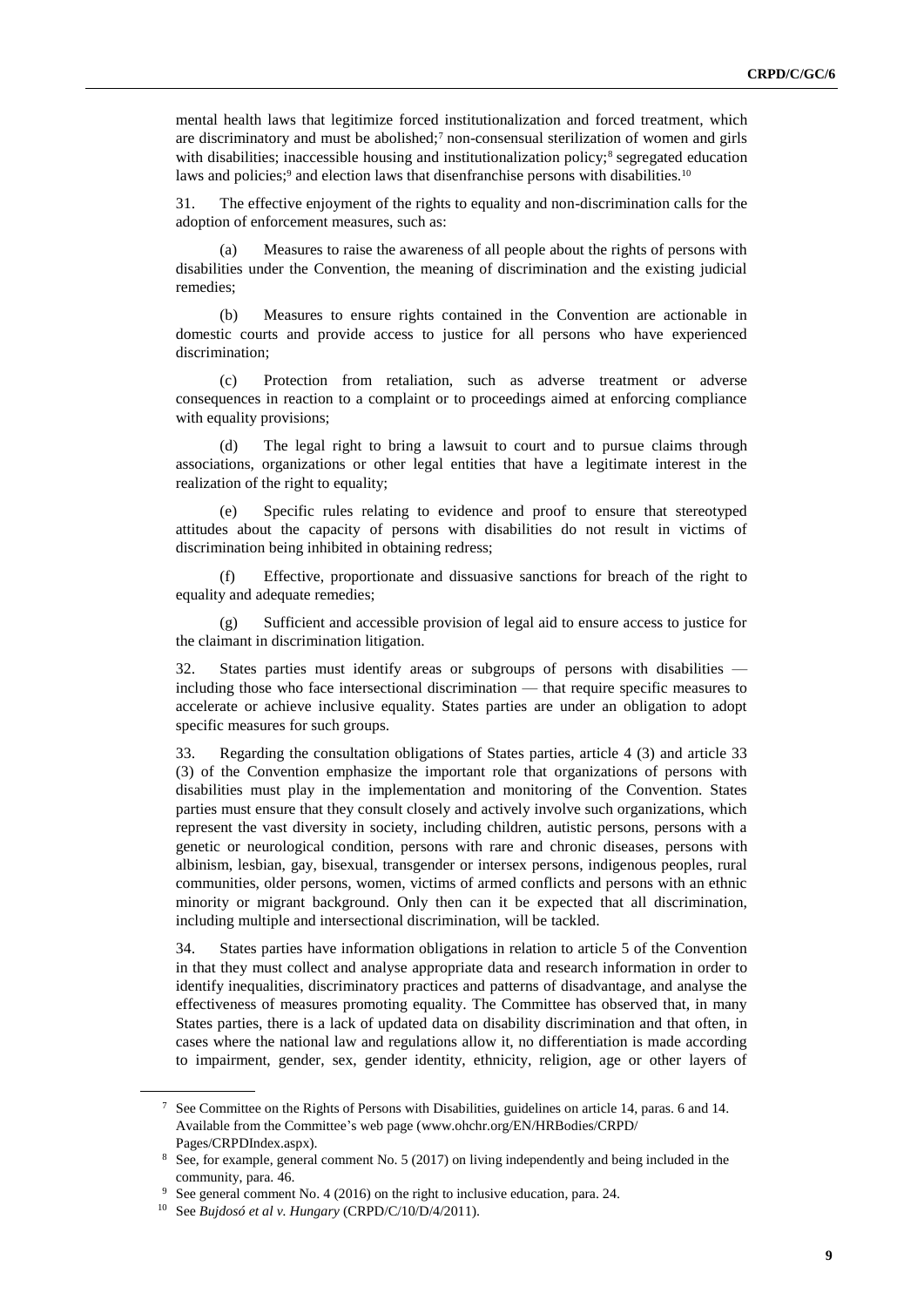identity. Such data and its analysis are of paramount importance for developing effective anti-discrimination and equality measures.

35. States parties should also conduct appropriate research on disability discrimination and equality rights for persons with disabilities. Research agendas must embed persons with disabilities in research processes from the agenda-setting stage to ensure their meaningful participation in research. Inclusive and participatory research processes should ensure a safe space for participants and centre around the lived experiences and requirements of persons with disabilities.

## **VII. Relationship with other specific articles of the Convention**

#### **A. Article 6 on women with disabilities**

36. Women and girls with disabilities are among those groups of persons with disabilities who most often experience multiple and intersectional discrimination.<sup>11</sup> Article 6 is a cross-cutting article and must be taken into account in relation to all provisions of the Convention.<sup>12</sup> While only article 6 mentions the term "multiple discrimination", multiple and intersectional discrimination may occur in any combination of two or more grounds. Article 6 is a binding equality and non-discrimination article that prohibits discrimination against women and girls with disabilities and obliges States parties to promote equality of both opportunity and outcomes. Moreover, article 6, like article 7, must be regarded as illustrative, rather than exhaustive, setting out obligations in respect of the two prominent examples of multiple and intersectional discrimination.

#### **B. Article 7 on children with disabilities**

37. Children with disabilities often experience multiple, and intersectional discrimination. States parties must prohibit all forms of discrimination on the basis of disability that are specific to children; provide effective and accessible remedies; and raise awareness among the public and professionals to prevent and eliminate discrimination. In many States parties, for instance, children can lawfully be assaulted under the guise of "discipline" or "safety" (e.g. restraint). This physical punishment often disproportionately affects children with disabilities. States parties must prohibit all forms of corporal punishment and cruel, inhuman and degrading treatment of children, in all settings, and ensure appropriate measures are taken to enforce this ban.

38. The concept of the "best interests of the child" contained in article 3 of the Convention on the Rights of the Child should be applied to children with disabilities with careful consideration of their circumstances. States parties should promote the mainstreaming of disability in general laws and policies on childhood and adolescence. The concept of best interest, however, should not be used to prevent children, especially girls with disabilities, from exercising their right to bodily integrity. It should be used to ensure that children with disabilities are informed, consulted and have a say in every decisionmaking process related to their situation. In particular, States parties should address violence and institutionalization of children with disabilities, who are denied the right to grow up in their families as a matter of discrimination. States parties should implement deinstitutionalization strategies that help children to live with their families or in alternative family care in the community. States parties should also adopt support measures to enable all children with disabilities to exercise their right to be heard, in all procedures that affect them, including in parliament, committees and bodies of political decision-making.

<sup>&</sup>lt;sup>11</sup> See Committee on the Elimination of Discrimination against Women general recommendation No. 28 (2010) on the core obligations of States parties under article 2 of the Convention, para. 31.

<sup>&</sup>lt;sup>12</sup> See Committee on the Rights of Persons with Disabilities general comment No. 3, para. 12.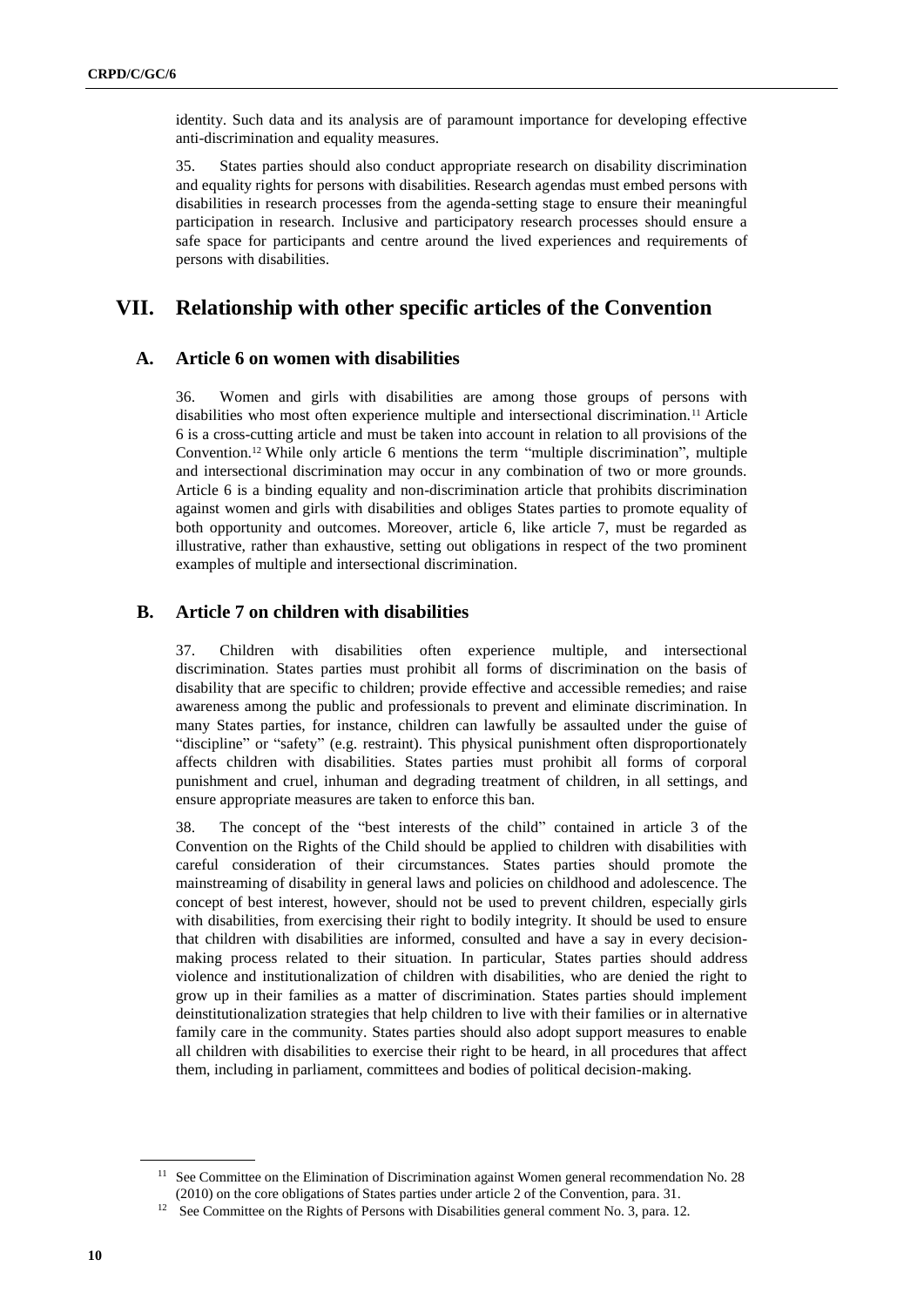#### **C. Article 8 on awareness-raising**

39. Discrimination cannot be combated without awareness-raising among all sectors of government and society. Thus, any non-discrimination and equality measure must be accompanied by adequate awareness-raising measures and measures to change or abolish compounded pejorative disability stereotypes and negative attitudes. In addition, violence, harmful practices and prejudices must be tackled by awareness-raising campaigns. States parties should undertake measures to encourage, inter alia, the media to portray persons with disabilities in a manner consistent with the purpose of the Convention and to modify harmful views of persons with disabilities, such as those that portray them unrealistically as being dangerous to themselves and others, or sufferers and dependent objects of care without autonomy who are unproductive economic and social burdens to society.

#### **D. Article 9 on accessibility**

40. Accessibility is a precondition and a means to achieve de facto equality for all persons with disabilities. For persons with disabilities to effectively participate in the community, States parties must address accessibility of the built environment, public transport, as well as information and communication services, which must be available and usable for all persons with disabilities on an equal basis with others. Accessibility in the context of communication services includes the provision of social and communication support.

41. As noted above, accessibility and reasonable accommodations are two distinct concepts of equality laws and policies:

(a) Accessibility duties relate to groups and must be implemented gradually but unconditionally;

(b) Reasonable accommodation duties, on the other hand, are individualized, apply immediately to all rights and may be limited by disproportionality.

42. Because the gradual realization of accessibility in the built environment, public transportation and information and communication services may take time, reasonable accommodation may be used as a means to provide access to an individual in the meantime, as it is an immediate duty. The Committee calls upon States parties to be guided by its general comment No. 2 (2014) on accessibility.

#### **E. Article 11 on situations of risk and humanitarian emergencies**

43. Non-discrimination must be ensured in situations of risk and humanitarian emergencies, based also on obligations in international humanitarian law, including humanitarian disarmament law, to address the increased risk inherent in such situations, of discrimination against persons with disabilities.

44. Internationally displaced persons with disabilities and/or refugees with disabilities often lack equal access to basic necessities, such as water, sanitation, food and shelter. For example, accessible hygiene facilities like latrines and showers often do not exist or are insufficient.

45. Women and girls with disabilities in situations of risk and humanitarian emergencies are at a particularly increased risk of violence, including sexual violence, exploitation or abuse and are less likely to be able to have access to recovery and rehabilitation services or access to justice.<sup>13</sup>

46. States parties are therefore required to ensure the principle of non-discrimination in all programmes and actions. This means to include on an equal basis persons with disabilities in national emergency protocols, to fully recognize persons with disabilities in evacuation scenarios, to provide for accessible information and communication helplines

<sup>13</sup> See general comment No. 3, paras. 49–50.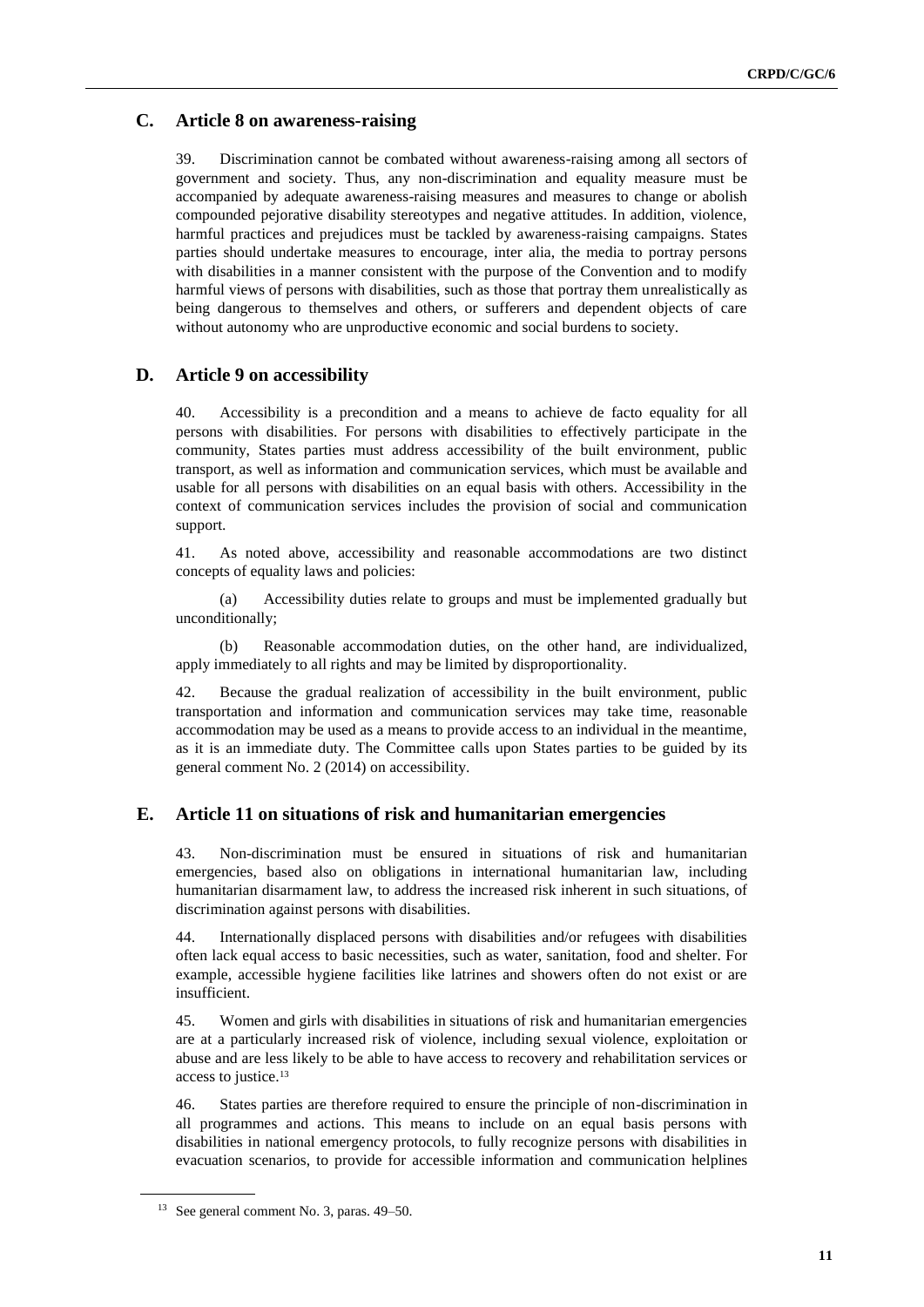and hotlines, to ensure that humanitarian aid relief is distributed in an accessible, nondiscriminatory way to persons with disabilities in humanitarian emergencies, and to ensure that water, sanitation and hygiene facilities in emergency shelters and refugee camps are available and accessible for persons with disabilities. After emergencies, accessible reconstruction is decisive for the equality of persons with disabilities in society. To ensure these elements, States parties must closely engage with persons with disabilities through their representative organizations, in the design and implementation, monitoring and evaluation of legislation and policies related to all the stages of emergencies.

#### **F. Article 12 on equal recognition before the law**

47. The right to legal capacity is a threshold right, that is, it is required for the enjoyment of almost all other rights in the Convention, including the right to equality and non-discrimination. Articles 5 and 12 are fundamentally connected, because equality before the law must include the enjoyment of legal capacity by all persons with disabilities on an equal basis with others. Discrimination through denial of legal capacity may be present in different ways, including status-based, functional and outcome-based systems. Denial of decision-making on the basis of disability through any of these systems is discriminatory.<sup>14</sup>

48. A key difference between the reasonable accommodation obligation under article 5 of the Convention and the support that must be provided for persons with disabilities exercising their legal capacity under article 12 (3) is that there is no limit on the obligation under article 12 (3). The fact that support to exercise capacity may impose a disproportionate or undue burden does not limit the requirement to provide it.

49. To ensure consistency between articles 5 and 12 of the Convention, States parties should:

(a) Reform existing legislation to prohibit discriminatory denial of legal capacity, premised on status-based, functional or outcome-based models. Where appropriate, replace those with models of supported decision-making, taking into account universal adult legal capacity without any form of discrimination;

Provide resources to systems of supported decision-making to assist persons with disabilities to navigate existing legal systems. Legislating and resourcing such services should be consistent with the key provisions identified in paragraph 29 of general comment No. 1 (2014) on equal recognition before the law. This includes basing any systems of support on giving effect to the rights, will and preferences of those receiving support rather than what is perceived as being in their best interests. The best interpretation of will and preferences should replace best-interest concept in all matters related to adults where it is not practicable to determine the person's will and preferences;

(c) States parties should provide protection against discrimination by establishing an accessible, locally available, low-threshold network of high-quality free legal counselling or legal aid, which must respect the will and preferences of these persons and protect their procedural rights (right to legal capacity) at the same level as for other types of legal representation. States parties must consistently ensure that instruments for protection are not based on removing legal capacity or otherwise hindering the access of persons with disabilities to justice.

50. Training and education should be provided for relevant agencies, such as legal decision makers, service providers or other stakeholders. States parties are obliged to ensure the equal enjoyment of all goods and services offered in society, including the goods and services listed in article 12 (5), which provides examples of goods that persons with disabilities are particularly precluded from, such as property or services connected to financial affairs, e.g. mortgages. Article 25 (e) mentions another service which is usually not open to persons with disabilities, namely, that of life insurance and (private) health insurance. States parties should take an active, comprehensive approach to ensure equal enjoyment of goods and services in the private sector. That includes a strengthening of the

<sup>14</sup> See general comment No. 1, para. 15.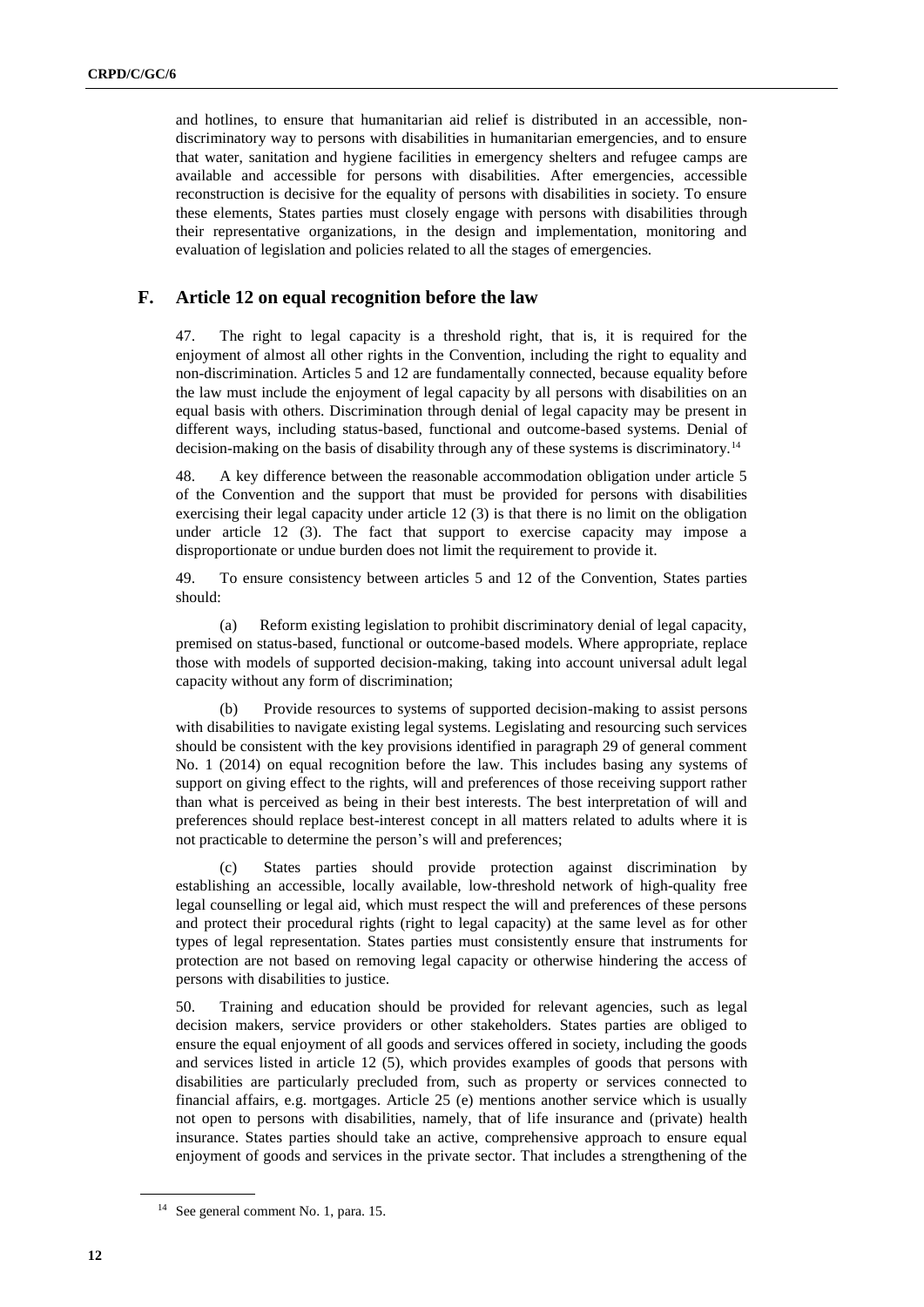anti-discrimination legislation as it applies to the private sector. Cooperation with trade unions and other actors should be utilized to find partners willing to bring about change.

#### **G. Article 13 on access to justice**

51. The rights and obligations with respect to equality and non-discrimination outlined in article 5 raise particular considerations with respect to article 13, which, among others, call for the provision of procedural and age-appropriate accommodations. These accommodations are distinguishable from reasonable accommodation in that procedural accommodations are not limited by disproportionality. An illustration of a procedural accommodation is the recognition of diverse communication methods of persons with disabilities standing in courts and tribunals. Age-appropriate accommodations may consist of disseminating information about available mechanisms to bring complaints forward and access to justice using age-appropriate and plain language.

#### **1. Article 13 (1)**

52. In order to ensure effective access to justice, processes must allow participation and be transparent. Actions that enable participation include:

- (a) Delivery of information in an understandable and accessible manner;
- (b) Recognition and accommodation of diverse forms of communication;
- (c) Physical accessibility throughout all stages of the process;

(d) Financial assistance in the case of legal aid, where applicable, and subject to statutory tests of means and merits.

53. Suitable measures that can protect persons who are unable to defend themselves against discrimination, even when provided with support, or whose options are greatly limited by fear of the negative consequences of such attempts, are actions in public interest (*actio popularis*).

54. Furthermore, in order to provide transparency, a State party action must ensure that all relevant information is accessible and available and that there is adequate recording and reporting of all relevant claims, cases and court orders.

#### **2. Article 13 (2)**

55. In order to encourage appropriate respect for and fulfilment of rights and obligations, it is necessary to train law enforcement officers, raise awareness among rights holders and build the capacity of duty bearers. Appropriate training should include:

The complexities of intersectionality and the fact that persons should not be identified purely on the basis of impairment. Awareness-raising on intersectionality issues should be relevant to particular forms of discrimination and oppression;

(b) The diversity among persons with disabilities and their individual requirements in order to gain effective access to all aspects of the justice system on an equal basis with others;

(c) The individual autonomy of persons with disabilities and the importance of legal capacity for all;

(d) The centrality of effective and meaningful communications to successful inclusion;

(e) Measures adopted to ensure the effective training of personnel, including lawyers, magistrates, judges, prison staff, sign-language interpreters and the police and penitentiary system, on the rights of persons with disabilities.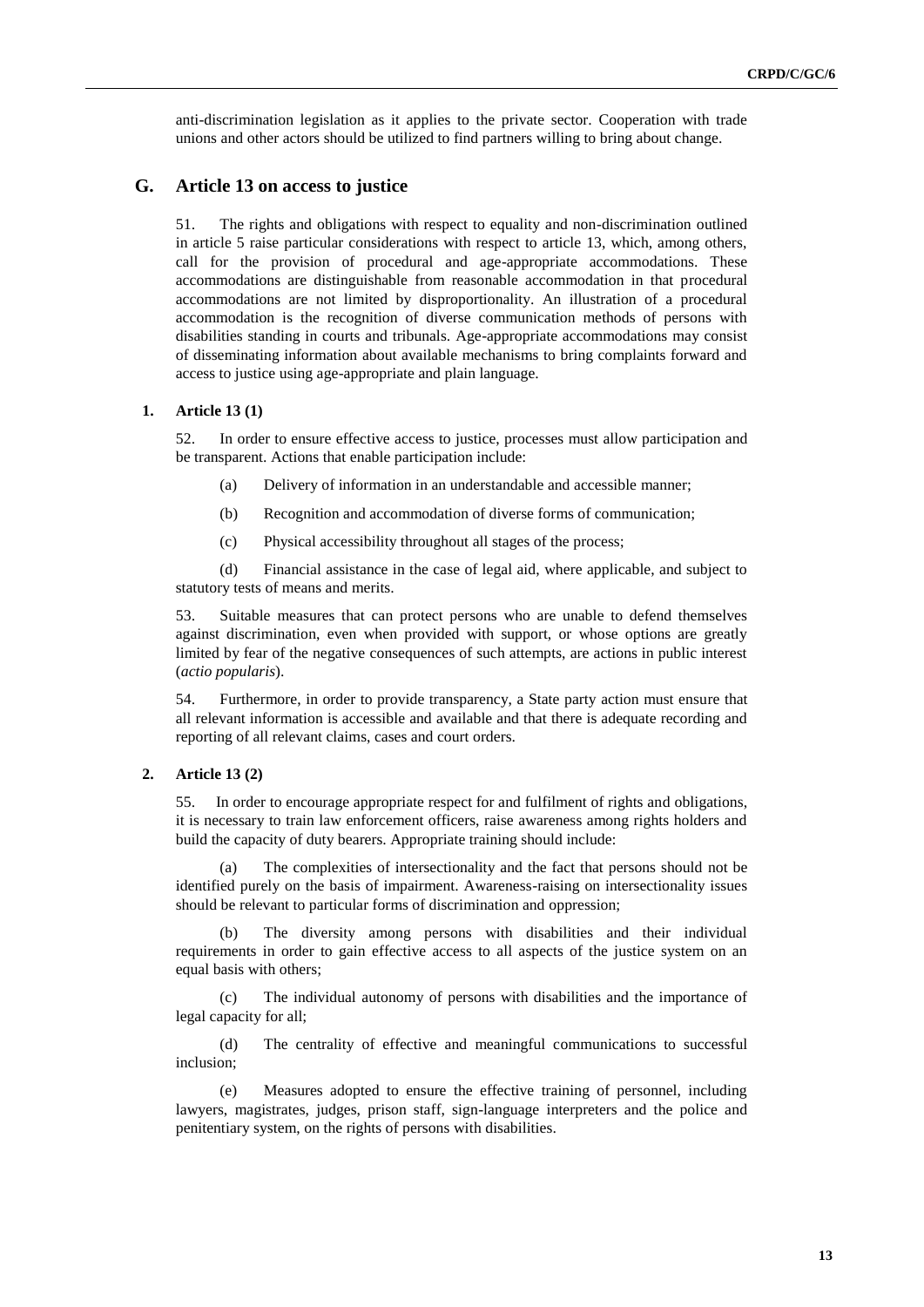#### **H. Article 14 on liberty and security of the person, article 15 on freedom from torture or cruel, inhuman or degrading treatment or punishment, article 16 on freedom from exploitation, violence and abuse, and article 17 on protecting the integrity of the person**

56. Persons with disabilities can be disproportionately affected by violence, abuse and other cruel and degrading punishment, which can take the form of restraint or segregation as well as violent assault. The Committee is particularly concerned about the following acts committed against persons with disabilities, including children on the grounds of impairment, which by definition are discriminatory: separation of children with disabilities from their families and forced placement in institutions; deprivation of liberty; torture or cruel, inhuman or degrading treatment or punishment; violence; and the forced treatment of persons with disabilities inside and outside of mental health facilities. States parties must take all appropriate measures, to provide protection from and prevent all forms of exploitation, violence and abuse against persons with disabilities. Forced corrective disability treatments should be prohibited.

#### **I. Article 19 on living independently and being included in the community**

57. Article 19 of the Convention reaffirms non-discrimination and recognition of the equal right of persons with disabilities to live with full inclusion and participation independently in the community. In order to realize the right to live independently and be included in the community, States parties must take effective and appropriate measures to facilitate the full enjoyment of the right and the full inclusion and participation of persons with disabilities in the community. This involves implementing deinstitutionalization strategies and, in accordance with the Committee's general comment No. 5 (2017) on living independently and being included in the community, allocating resources for independent living support services, accessible and affordable housing, support services for family carers and access to inclusive education.

58. Article 19 of the Convention recognizes the right not to be obliged to live in a particular living arrangement on account of one's disability. Institutionalization is discriminatory as it demonstrates a failure to create support and services in the community for persons with disabilities, who are forced to relinquish their participation in community life to receive treatment. The institutionalization of persons with disabilities as a condition to receive public sector mental health services constitutes differential treatment on the basis of disability and, as such, is discriminatory.

59. Eligibility criteria and procedures for gaining access to support services must be defined in a non-discriminatory way and must focus on the requirements of the person rather than the impairment, following a human rights-based approach. The development of support services should be person-centred, age- and gender-sensitive and culturally appropriate.

60. States parties should prohibit and prevent third parties from imposing practical or procedural barriers to living independently and being included in the community, for example by ensuring that services are in line with independent and community living and that persons with disabilities are not denied the possibility to rent or disadvantaged in the housing market.

#### **J. Article 23 on respect for home and the family**

61. Persons with disabilities often face discrimination in the exercise of their right to marry or their parental and family rights owing to discriminatory laws and policies, and administrative measures. Parents with disabilities are frequently seen as inadequate or unable to take care of their children. Separation of a child from his or her parents based on the disability of the child or parents or both is discrimination and in violation of article 23.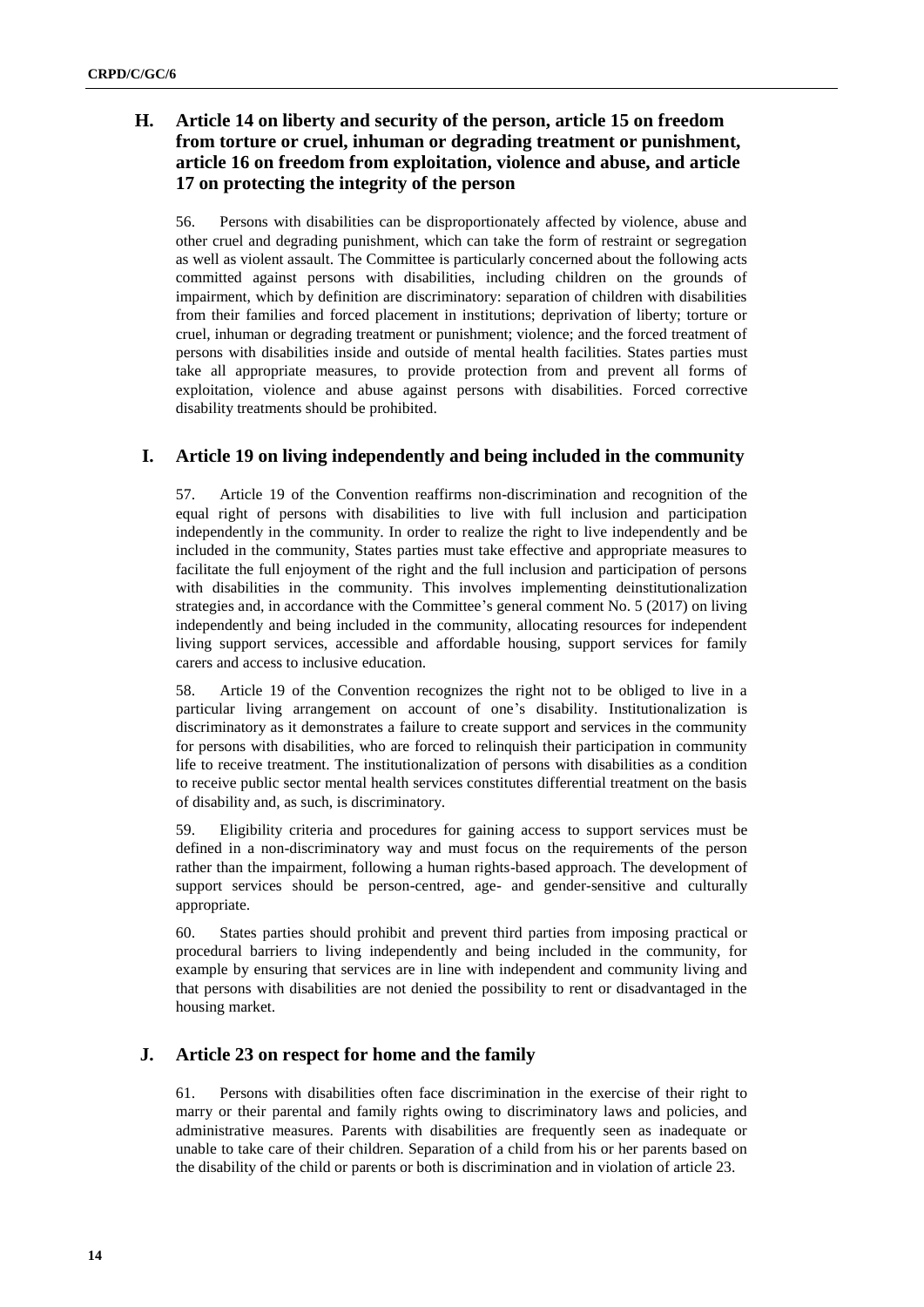62. The placement of children in institutions on the basis of their impairment is also a form of discrimination prohibited by article 23 (5) of the Convention. States must ensure that parents with disabilities and parents of children with disabilities have the necessary support in the community to care for their children.

#### **K. Article 24 on education**

63. The failure of some States parties to provide students with disabilities — including students with visible and invisible disabilities and those who experience multiple forms of discrimination or intersectional discrimination — with equal access to mainstream school with inclusive and quality education is discriminatory, contrary to the objectives of the Convention and in direct contravention of articles 5 and 24. Article 5 (1) interacts with article 24 and requires States parties to remove all types of discriminatory barriers, including legal and social barriers, to inclusive education.

64. Segregated models of education, which exclude students with disabilities from mainstream and inclusive education on the basis of disability, contravene articles 5 (2) and 24 (1) (a) of the Convention. Article 5 (3) requires States parties to take all appropriate steps to ensure that reasonable accommodation is provided. That right is strengthened for persons with disabilities in article 24 (2) (b), which requires States parties to ensure an inclusive education for persons with disabilities on an equal basis with others in the communities in which they live. That goal can be achieved by providing reasonable accommodation of an individual's requirement, in accordance with article 24 (2) (c), and developing new and inclusive settings according to universal design. Standardized assessment systems, including entry examination that directly or indirectly exclude students with disabilities are discriminatory and in contravention of articles 5 and 24. States parties' obligations extend beyond the school. States parties must ensure school transportation is provided to all students with disabilities where transportation options are limited due to social or economic barriers.

65. To ensure equality and non-discrimination for deaf children in educational settings, they must be provided with sign language learning environments with deaf peers and deaf adult role models. The lack of proficiency in sign language skills of teachers of deaf children and inaccessible school environments exclude deaf children and are thus considered discriminatory. The Committee calls upon States parties to be guided by its general comment No. 4 (2016) on the right to inclusive education, when carrying out measures to fulfil their obligations under articles 5 and 24.

#### **L. Article 25 on health**

66. Under articles 5 and 25 of the Convention, States parties must prohibit and prevent discriminatory denial of health services to persons with disabilities and to provide gendersensitive health services, including sexual and reproductive health rights. States parties must also address forms of discrimination that violate the right of persons with disabilities that impede their right to health through violations of the right to receive health care on the basis of free and informed consent,<sup>15</sup> or that make facilities or information inaccessible.<sup>16</sup>

#### **M. Article 27 on work and employment**

67. To achieve de facto equality in terms of the Convention, States parties must ensure that there is no discrimination on the grounds of disability in connection to work and employment.<sup>17</sup> In order to ensure reasonable accommodation as laid out in article  $5(3)$  and

<sup>15</sup> See general comment No. 1, para. 41.

<sup>16</sup> See general comment No. 2, para. 40.

<sup>&</sup>lt;sup>17</sup> See the International Labour Organization Discrimination (Employment and Occupation) Convention, 1958 (No. 111), and Vocational Rehabilitation and Employment (Disabled Persons) Convention, 1983 (No. 159).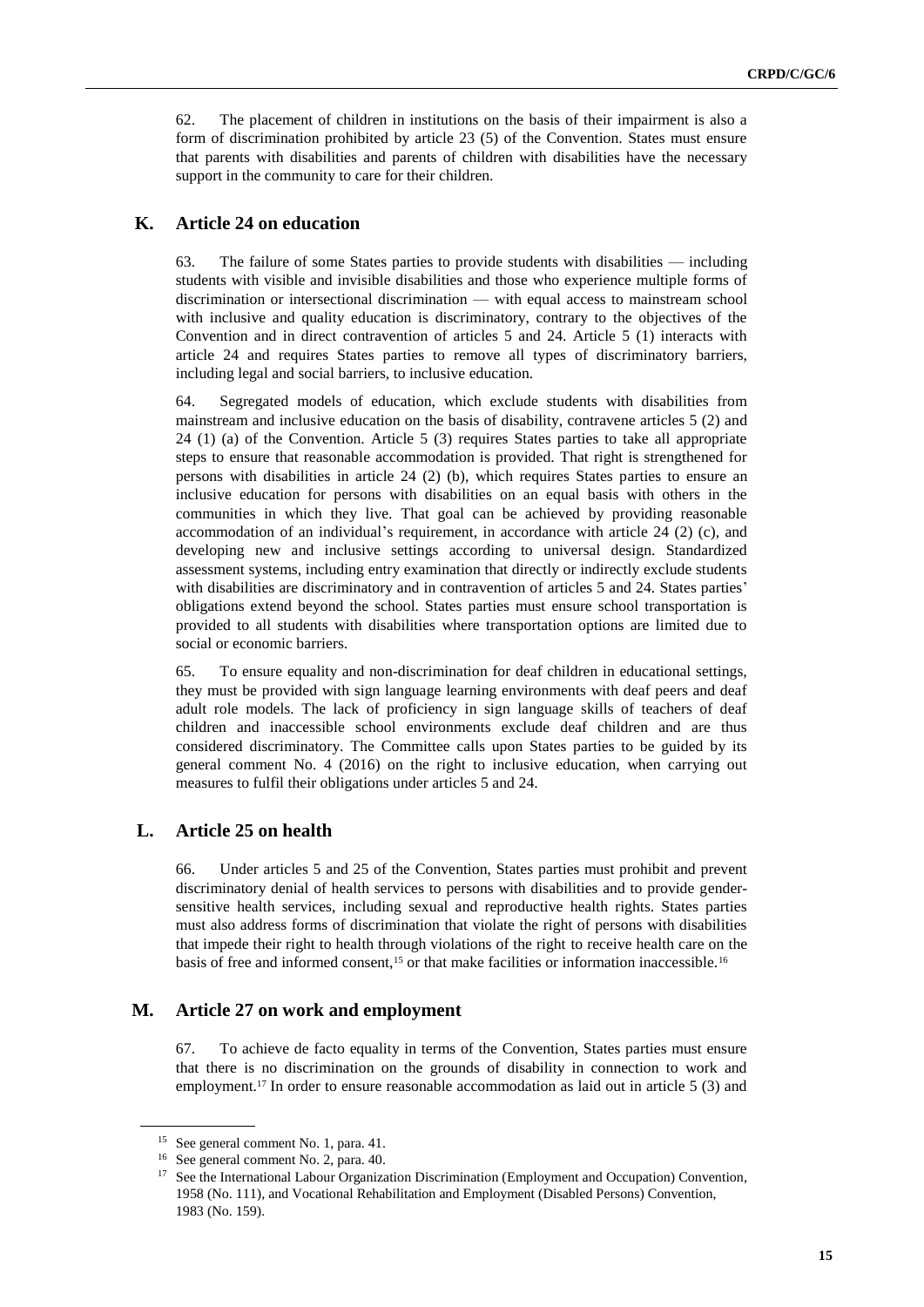to achieve or accelerate de facto equality in the work environment as laid out in article 5 (4), States parties should:

(a) Facilitate the transition away from segregated work environments for persons with disabilities and support their engagement in the open labour market, and in the meantime also ensure the immediate applicability of labour rights to those settings;

Promote the right to supported employment, including to work assistance, job coaching and vocational qualification programmes; protect the rights of workers with disabilities; and ensure the right to freely chosen employment;

(c) Ensure that persons with disabilities are paid no less than the minimum wage and do not lose the benefit of disability allowances when they start work;

(d) Expressly recognize the denial of reasonable accommodation as discrimination and prohibit multiple and intersectional discrimination, and harassment;

(e) Ensure proper transition into and out of employment for persons with disabilities in a non-discriminatory manner. States parties are obliged to ensure equal and effective access to benefits and entitlements, such as retirement or unemployment benefits. Such entitlements must not be infringed upon by exclusion from employment, thereby further exacerbating the situation of exclusion;

(f) Promote work in inclusive and accessible, safe and healthy working environments in the public and private sectors;

(g) Ensure that persons with disabilities enjoy equal opportunities regarding career advancement opportunities through regular assessment meetings with their managers and by defining the objectives to be achieved, as a part of a comprehensive strategy;

(h) Ensure access to training, retraining and education, including vocational training and capacity-building for employees with disabilities, and provide training on the employment of persons with disabilities and reasonable accommodation for employers, representative organizations of employees and employers, unions and competent authorities;

Work towards universally applicable occupational health and safety measures for persons with disabilities, including occupational safety and health regulations that are non-discriminatory and inclusive of persons with disabilities;

(j) Recognize the right of persons with disabilities to have access to trade and labor unions.

#### **N. Article 28 on adequate standard of living and social protection**

68. As stated in paragraph 59 of the Committee's general comment No. 3, poverty is both a compounding factor and the result of multiple discrimination. Failure to implement the right of persons with disabilities to an adequate standard of living for themselves and their families is contrary to the objectives of the Convention. This failure is particularly worrying with regard to persons with disabilities living in extreme poverty or destitution. To reach an adequate standard of living comparable to others, persons with disabilities typically have additional expenses. This represents a particular disadvantage for children or older women with disabilities who live in extreme poverty and destitution. States parties should take effective measures to enable persons with disabilities to cover the additional expenses linked to disability. States parties are required to take immediate steps to provide persons with disabilities living in extreme poverty and destitution with a core minimum in terms of adequate food, clothing and housing.<sup>18</sup>

69. With regard to social protection, States parties are further required to implement a basic protection floor.

<sup>&</sup>lt;sup>18</sup> See Committee on Economic, Social and Cultural Rights general comment No. 3 (1990) on the nature of States parties' obligations, para. 10.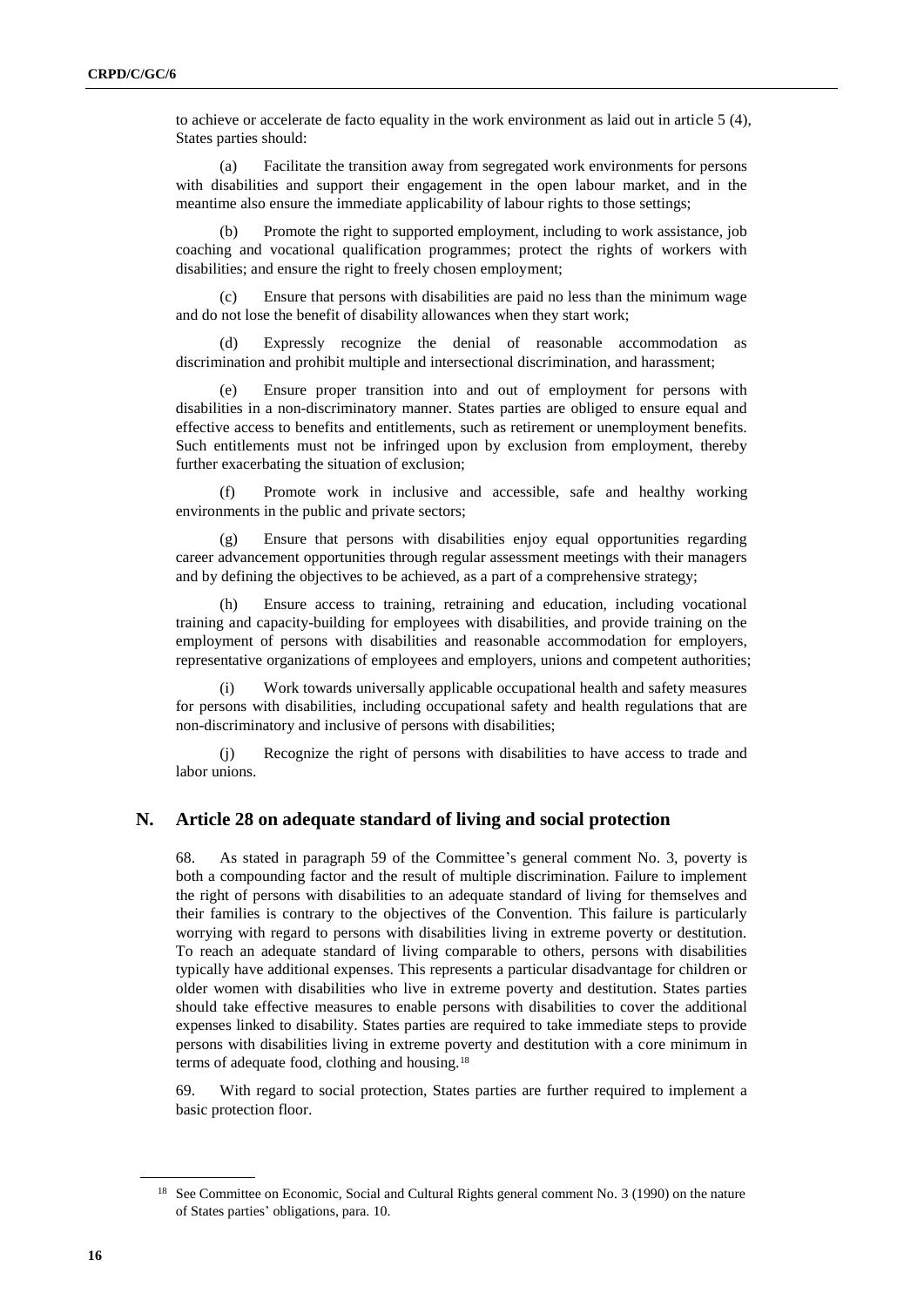#### **O. Article 29 on participation in political and public life**

70. Exclusion from electoral processes and other forms of participation in political life are frequent examples of disability-based discrimination. They are often closely linked to denial or restriction of legal capacity. States parties should aim to:

(a) Reform laws, policies and regulations that systematically exclude persons with disabilities from voting and/or standing as candidates in elections;

(b) Ensure that the electoral process is accessible to all persons with disabilities, including before, during and after elections;

(c) Provide reasonable accommodation to individual persons with disabilities and support measures based on the individual requirements of persons with disabilities to participate in political and public life;

Support and engage with representative organizations of persons with disabilities in political participation process at the national, regional and international levels, including by consulting with such organizations in matters that concern persons with disabilities directly;

(e) Create information systems and legislation that allow for the continuous political participation of persons with disabilities, including between elections.

#### **P. Article 31 on statistics and data collection**

71. Data collection and analysis are essential measures to monitor anti-discrimination policies and laws. States parties should collect and analyse data, which must be disaggregated on the basis of disability and of intersectional categories. Data collected should provide information on all forms of discrimination. The data collected should be broad and cover statistics, narratives and other forms of data, such as indicators to assess the implementation and monitor the progress and effectiveness of new or ongoing initiatives and policies. Disability-inclusive indicators must be developed and used in a manner consistent with the 2030 Agenda for Sustainable Development. The design, collection and analysis of data should be participatory, i.e., undertaken in close and meaningful consultation with representative organizations of persons with disabilities, including children. People living in closed places, such as institutions or psychiatric hospitals, are often overlooked by research and studies collecting data, and should be systematically included in such studies.

#### **Q. Article 32 on international cooperation**

72. All international cooperation efforts, including the 2030 Sustainable Development Agenda, must be inclusive of and accessible to persons with disabilities and be guided by the Convention. States parties must develop monitoring frameworks with human rights indicators, and specific benchmarks and targets for each indicator, consistent with Goal 10 of the Sustainable Development Goals. All international cooperation must aim to advance non-discrimination legislation and policies that seek full inclusion in line with the Convention and the 2030 Sustainable Development Agenda and other related international human rights frameworks.

#### **VIII. Implementation at the national level**

73. In the light of the normative content and obligations outlined above, States parties should take the following steps to ensure the full implementation of article 5 of the Convention:

(a) Carry out studies on harmonizing national legislation and practices with the Convention, repeal discriminatory laws and regulations that are inconsistent with the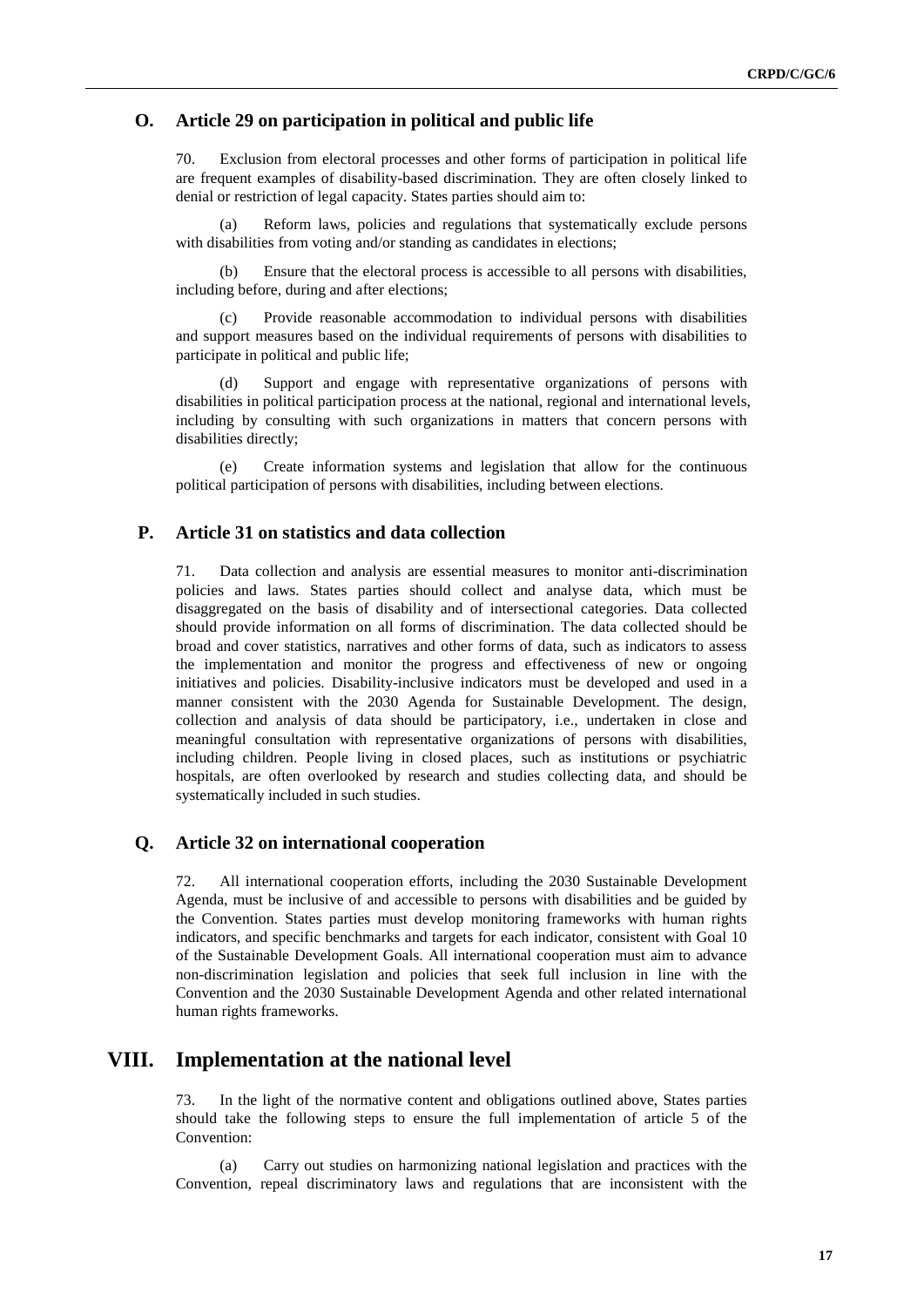Convention and change or abolish customs and practices that are discriminatory against persons with disabilities;

(b) Develop anti-discrimination laws where they do not exist and enact disability-inclusive anti-discrimination laws that have a broad personal and material scope and provide effective legal remedies. Such laws can only be effective if they are based on a definition of disability that includes those who have long-term physical, including psychosocial, intellectual or sensory impairments, and should include past, present, future and presumed disabilities, as well as persons associated with persons with disabilities. Persons victimized by disability-based discrimination seeking legal redress should not be burdened by proving that they are "disabled enough" in order to benefit from the protection of the law. Anti-discrimination law that is disability-inclusive seeks to outlaw and prevent a discriminatory act rather than target a defined protected group. In that regard, a broad impairment-related definition of disability is in line with the Convention;

(c) Ensure that non-discrimination legislation extends to the private and public spheres, covers areas including education, employment, goods and services, and tackles disability-specific discrimination, such as segregated education, institutionalization, denial or restriction of legal capacity, forced mental health treatment, denial of the provision of sign language instructions and professional sign language interpretation, and denial of Braille or other alternative and augmentative modes, means and formats of communication;

(d) Promote the full inclusion of mainstream employment and vocational training services, including those that promote entrepreneurship and support the establishment of cooperatives and other forms of social economy;

(e) Ensure that the protection from discrimination for persons with disabilities has the same standard as for other social groups;

(f) Develop and carry out knowledge and capacity-building programmes, including training within public authorities and the informal economy, to ensure compliance with the Convention. Awareness and capacity-building should be developed and implemented with the meaningful participation of persons with disabilities and organizations representing the diverse range of persons with disabilities, and are crucial components for establishing a culture of tolerance and diversity, which is the bedrock for anti-discrimination law and policy;

(g) Monitor the number of discrimination claims on the basis of disability as a proportion of the total number of claims of discrimination, disaggregated by sex, age, barriers identified and the sector in which the alleged discrimination occurred, and provide information about cases that are settled out of court, in court and adjudicated, and the number of judgments that lead to compensation or sanctions;

(h) Establish accessible and effective redress mechanisms and ensure access to justice, on an equal basis with others, for victims of discrimination based on disability. This encompasses access by all persons with disabilities to effective judicial and/or administrative procedures, including effective and accessible complaint mechanisms, and to appropriate and — where applicable and subject to statutory test of means and merits affordable quality legal aid. States parties should intervene in an effective and timely manner in the event of actions or omissions of public and private actors that violate the right to equality and non-discrimination of individual persons with disabilities and groups of persons with disabilities, both in relation to civil and political rights as well as economic, social and cultural rights. The recognition of judicial remedies of a collective nature or class actions can significantly contribute to effectively guaranteeing access to justice in situations that affect groups of persons with disabilities;

(i) Include in national anti-discrimination law the protection of individuals from adverse treatment or adverse consequences as a reaction to complaints or to proceedings aimed at enforcing compliance with equality provisions. Anti-discrimination legislation should also ensure that victims of discrimination are not unduly inhibited in obtaining redress or re-victimized. In particular, procedural rules should shift the burden of proof in civil procedures from the claimant to the respondent in cases where there are facts from which it may be presumed that there has been discrimination;